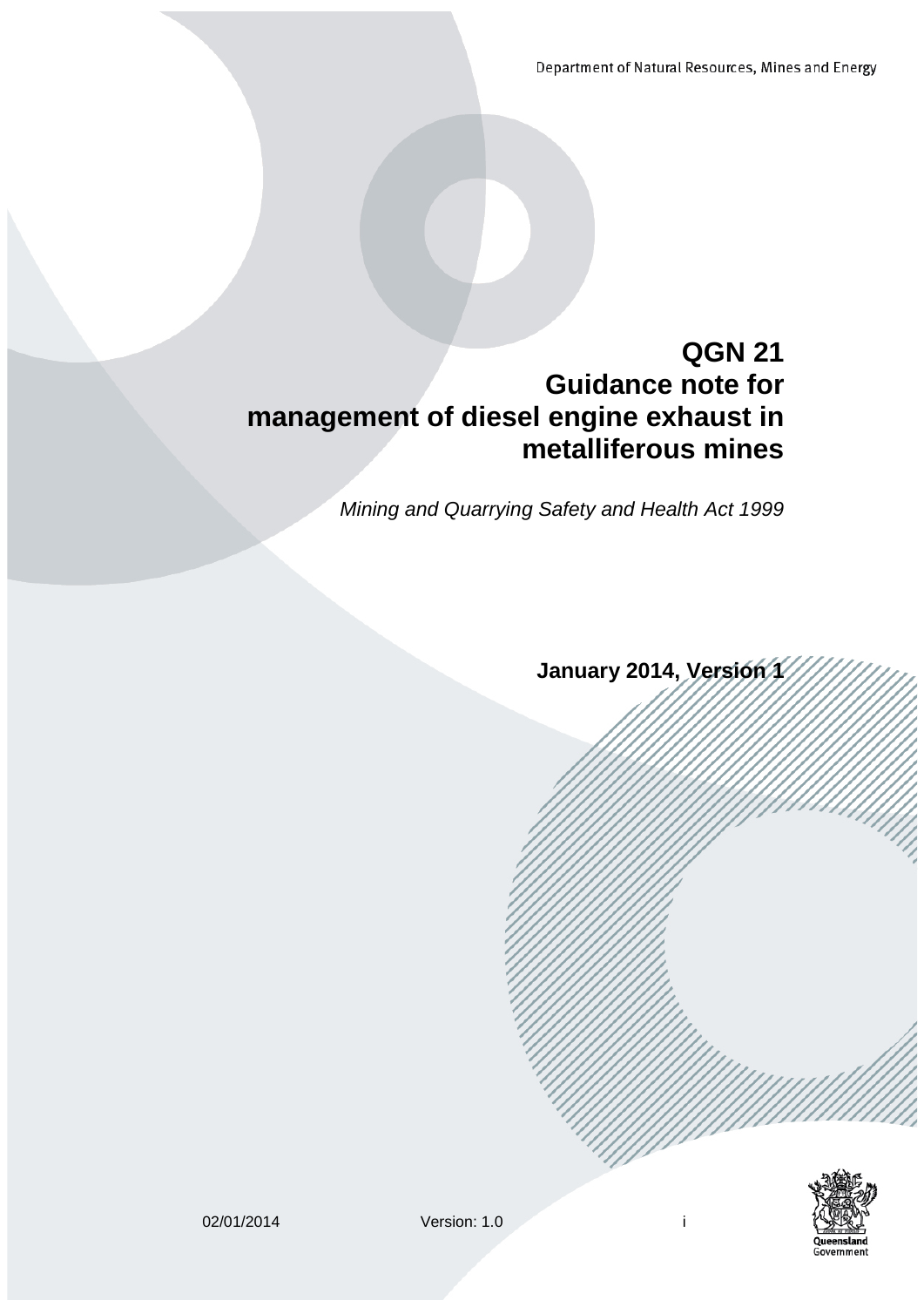## <span id="page-1-0"></span>Acknowledgements

This guide received input from and review by Department of Natural Resources and Mines (DNRM) Mines Inspectorate (Occupational Hygiene) and the Queensland Mine Safety and Health Advisory Committee (QMSHAC). Organisations represented on the QMSHAC include: the Australian Workers Union; DNRM - Safety and Health and Queensland Resources Council (QRC).

© State of Queensland, Department of Natural Resources and Mines, 2013.

The Queensland Government supports and encourages the dissemination and exchange of its information. The copyright in this publication is licensed under a Creative Commons Attribution 3.0 Australia (CC BY) licence.



Under this licence you are free, without having to seek our permission, to use this publication in accordance with the licence terms.

You must keep intact the copyright notice and attribute the State of Queensland as the source of the publication.

The information contained herein is subject to change without notice. The Queensland Government shall not be liable for technical or other errors or omissions contained herein. The reader/user accepts all risks and responsibility for losses, damages, costs and other consequences resulting directly or indirectly from using this information.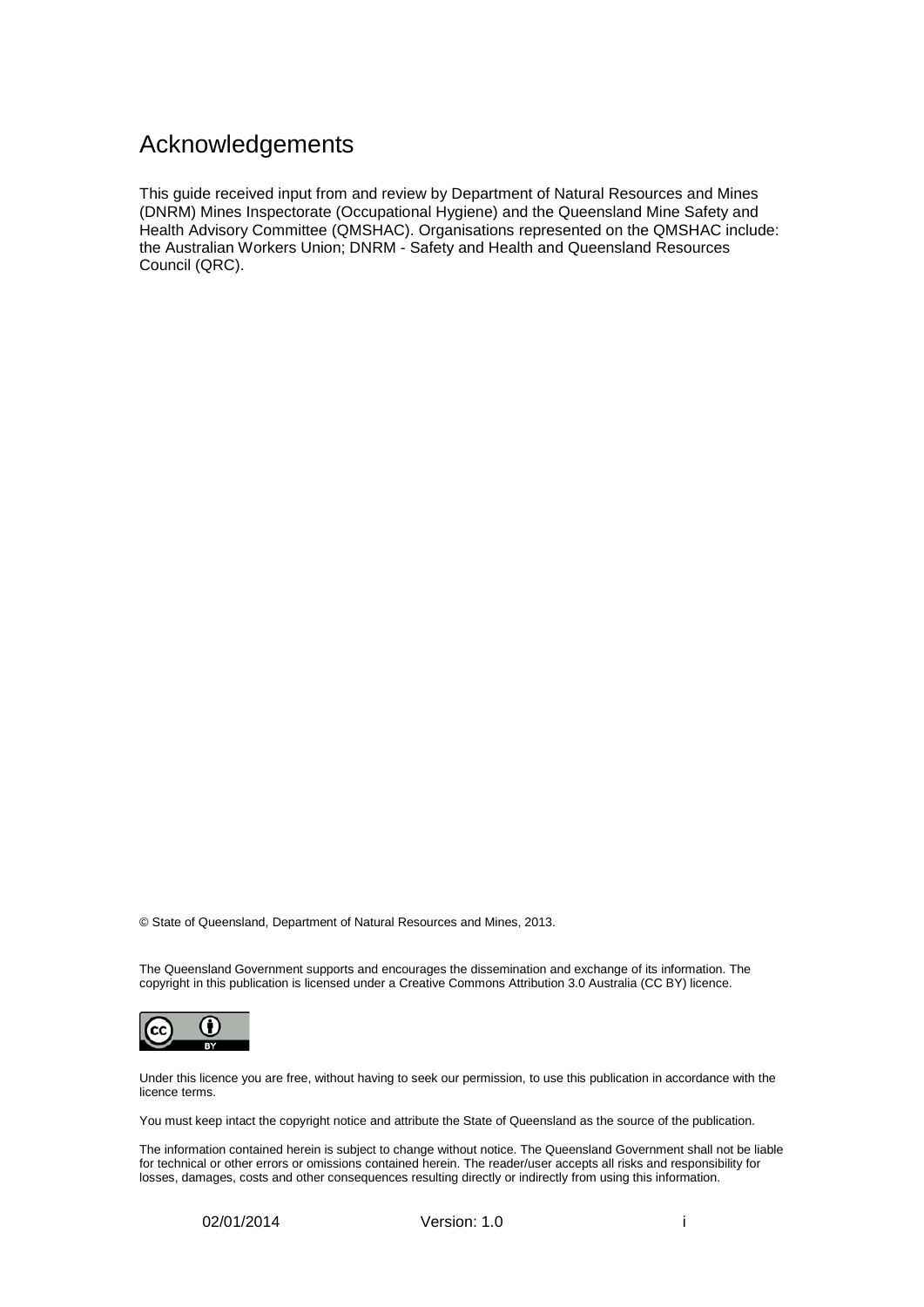# Guidance note – QGN 21 **Management of diesel engine exhaust in metalliferous mines**

This guidance note has been issued by the Mines Inspectorate of the Department of Natural Resources and Mines (DNRM). It is not a Guideline as defined in the *Mining and Quarrying Safety and Health Act 1999* (MQSHA). In some circumstances, compliance with this guidance note may not be sufficient to ensure compliance with the requirements in the legislation. Guidance notes may be updated from time to time. To ensure you have the latest version, check the DNRM website: [http://mines.industry.qld.gov.au/safety-and-health/guidance](http://mines.industry.qld.gov.au/safety-and-health/guidance-notes.htm)[notes.htm](http://mines.industry.qld.gov.au/safety-and-health/guidance-notes.htm) or contact your local Inspector of Mines.

| <b>North Region</b> | <b>North Region</b>   | <b>North Region</b>   |
|---------------------|-----------------------|-----------------------|
| PO Box 5318MC       | PO Box 334            | PO Box 210            |
| Townsville Qld 4810 | Mount Isa Qld 4825    | Atherton Qld 4883     |
| Ph (07) 4760 7404   | Ph (07) 4747 2158     | Ph (07) 4095 7023     |
| Fax (07) 4760 7400  | Fax (07) 4743 7165    | Fax (07) 4091 2844    |
|                     |                       |                       |
| <b>South Region</b> | <b>Central Region</b> | <b>Central Region</b> |
| PO Box 1475         | PO Box 548            | PO Box 1801           |
| Coorparoo Qld 4151  | Rockhampton Qld 4700  | Mackay Qld 4740       |
| Ph (07) 3330 4272   | Ph (07) 4938 4340     | Ph (07) 4967 0860     |
|                     |                       |                       |
| Fax (07) 3405 5345  | Fax (07) 4938 4331    | Fax (07) 4953 2761    |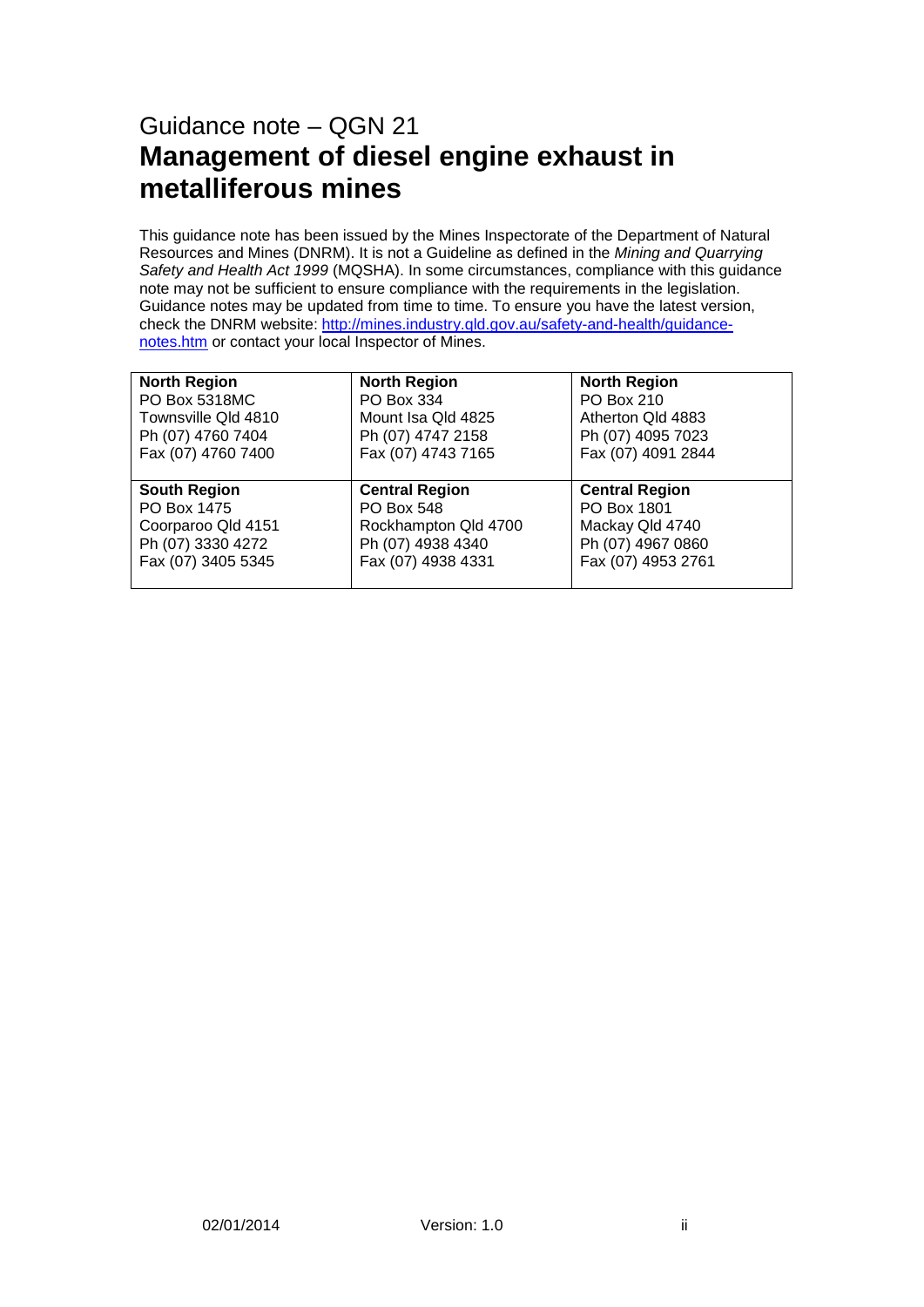# <span id="page-3-0"></span>**Contents**

|                |                 | <b>Acknowledgements</b>                                              | i              |
|----------------|-----------------|----------------------------------------------------------------------|----------------|
|                | <b>Contents</b> |                                                                      | iii            |
|                | Glossary        |                                                                      | iv             |
|                |                 | <b>Units of measure</b>                                              | iv             |
|                | <b>Preface</b>  |                                                                      | v              |
|                |                 | Obligations under Queensland legislative and regulatory requirements | $\mathsf{V}$   |
| $\mathbf{1}$   |                 | <b>Introduction</b>                                                  | $\mathbf{2}$   |
|                | 1.1             | Background                                                           | $\overline{2}$ |
|                | 1.2             | Purpose of this document                                             | $\overline{2}$ |
| $\overline{2}$ |                 | <b>Risk management</b>                                               | 3              |
|                | 2.1             | Introduction                                                         | 3              |
|                | 2.2             | Approach for assessing and managing occupational exposures           | 4              |
|                | 2.3             | Hazard identification                                                | 5              |
|                | 2.4             | Risk analysis and evaluation                                         | $\overline{7}$ |
|                | 2.5             | <b>Risk reduction</b>                                                | 10             |
|                | 2.6             | Risk monitoring                                                      | 15             |
| 3              |                 | Diesel engine exhaust management plan                                | 18             |
| 4              |                 | <b>References</b>                                                    | 20             |
| 5              |                 | <b>List of tables</b>                                                | 21             |
| 6              |                 | <b>List of figures</b>                                               | 21             |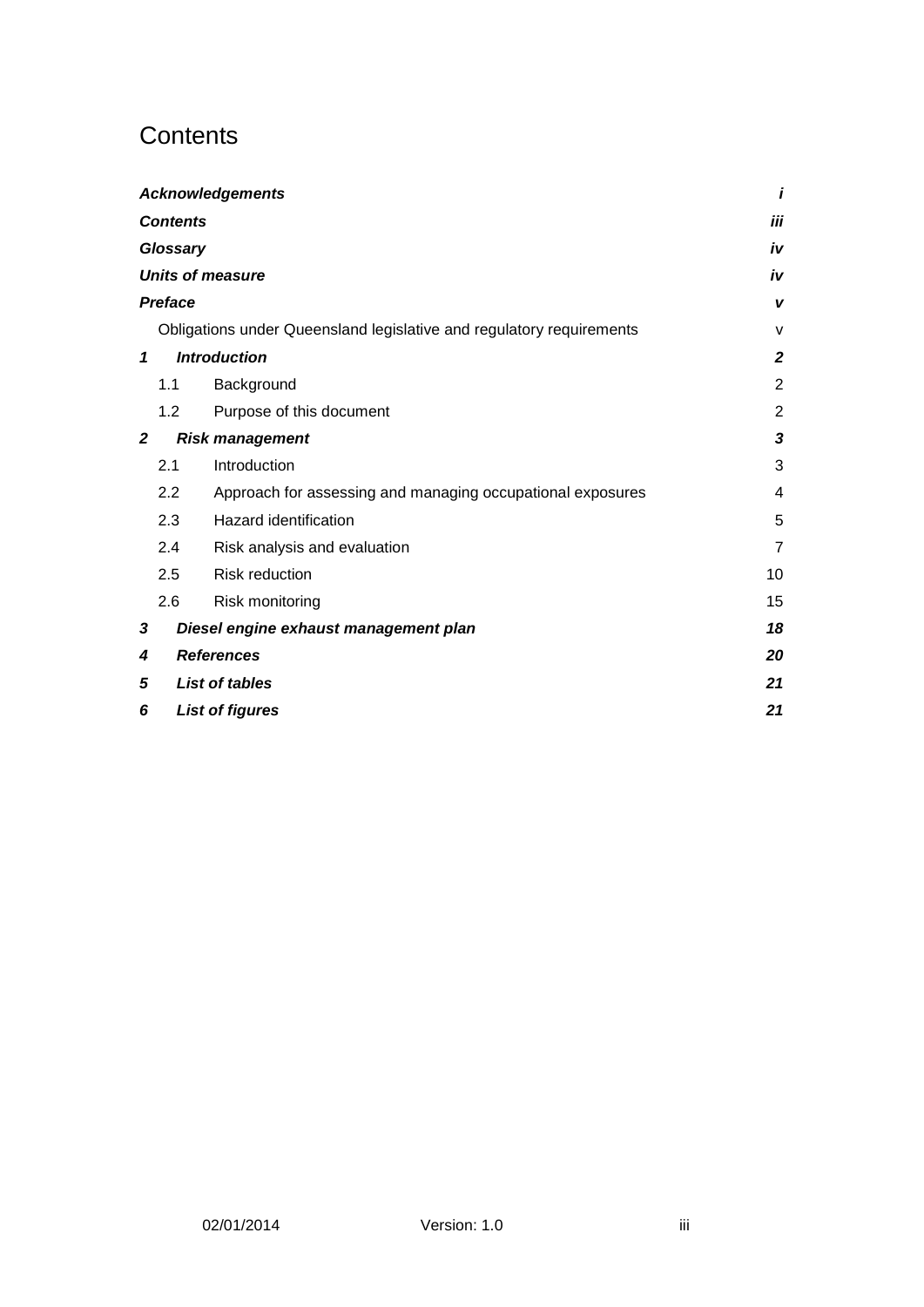# <span id="page-4-0"></span>**Glossary**

| DEEP           | <b>Diesel Emission Evaluation Project</b>              |
|----------------|--------------------------------------------------------|
| <b>DNRM</b>    | Department of Natural Resources and Mines              |
| EPA.           | <b>Environmental Protection Agency</b>                 |
| <b>IARC</b>    | International Agency for Research on Cancer            |
| <b>MQSHA</b>   | Mining and Quarrying Safety and Health Act 1999        |
| <b>MQSHR</b>   | Mining and Quarrying Safety and Health Regulation 2001 |
| <b>NIOSH</b>   | National Institute of Occupational Safety and Health   |
| <b>NOHSC</b>   | National Occupational Health and Safety Commission     |
| <b>OEM</b>     | Original Equipment Manufacturer                        |
| <b>PPE</b>     | <b>Personal Protective Equipment</b>                   |
| <b>RPE</b>     | <b>Respiratory Protective Equipment</b>                |
| <b>SEG</b>     | Similar Exposure Group                                 |
| <b>SIMTARS</b> | Safety in Mines Testing and Research Station           |
| SSE            | Site Senior Executive                                  |
| <b>STEL</b>    | Short Term Exposure Limit                              |
| <b>TWA</b>     | Time Weighted Average                                  |
|                |                                                        |

# <span id="page-4-1"></span>**Units of measure**

| nm                | nanometre                                                   |
|-------------------|-------------------------------------------------------------|
| μm                | micrometre                                                  |
| mg/m <sup>3</sup> | milligrams per cubic metre of air                           |
| $m^3$ /s/kW       | cubic metres of air per second per kilowatt of engine power |
| ppm               | parts per million                                           |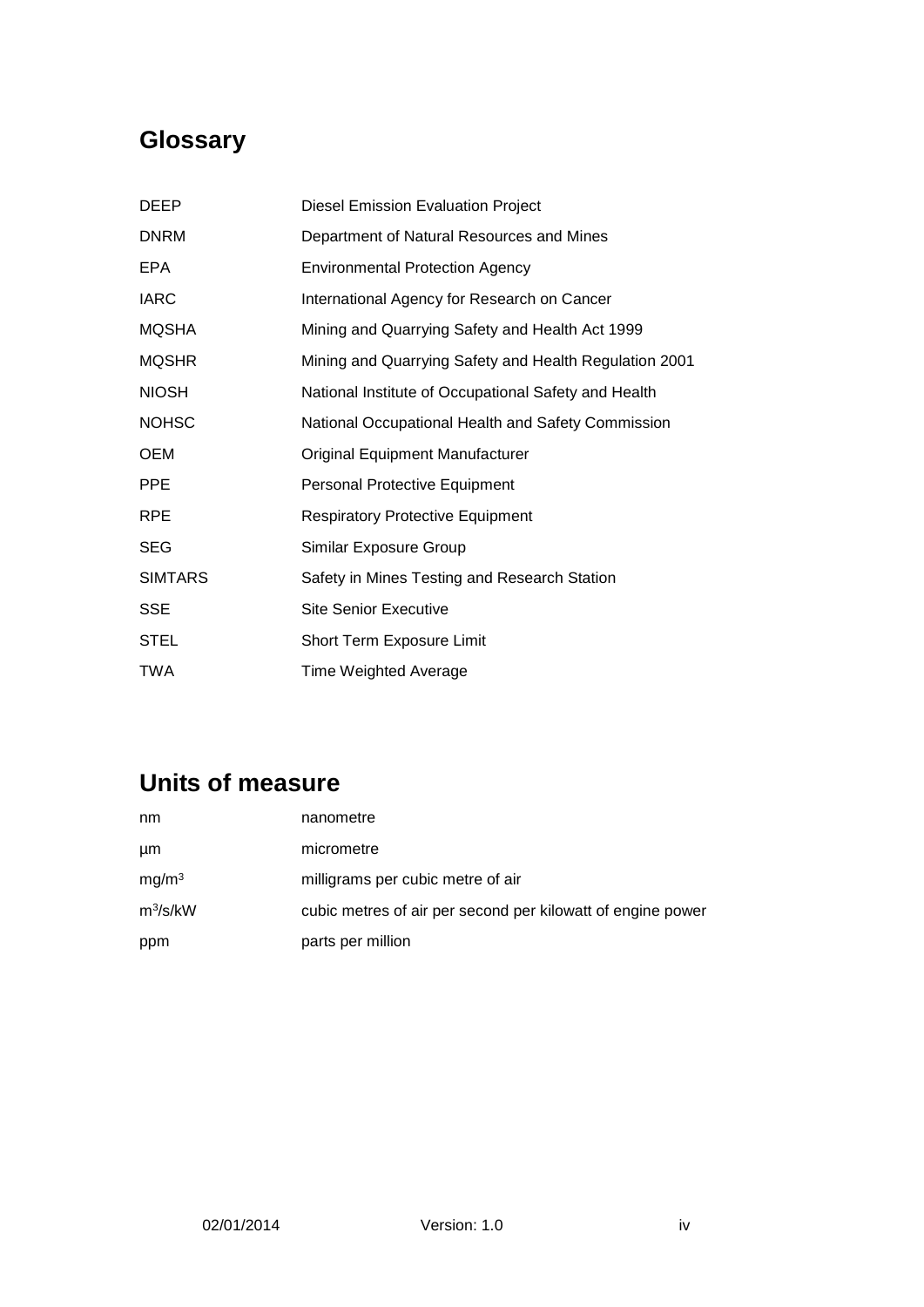# <span id="page-5-0"></span>**Preface**

### <span id="page-5-1"></span>*Obligations under Queensland legislative and regulatory requirements*

**Relevant laws require risk to be eliminated or controlled to an acceptable level.**

Obligations exist under the *Mining and Quarrying Safety and Health Act 1999* (MQSHA) to protect the safety and health of persons at mines; and to ensure that the risk of injury or illness to any person resulting from operations is at an acceptable level.

For a risk to a person to be at an acceptable level, operations at a mine must be carried out so that the level of risk from the operation is not only within acceptable limits but also as low as reasonably achievable.

The obligations and legislation provided in this guidance note are not exhaustive, and all obligation holders need to refer to the MQSHA and the Mining and Quarrying Safety and Health Regulation 2001 for the most recent and relevant legislation. This legislation can be found at: [http://www.legislation.qld.gov.au/Acts\\_SLs/Acts\\_SL.htm](http://www.legislation.qld.gov.au/Acts_SLs/Acts_SL.htm)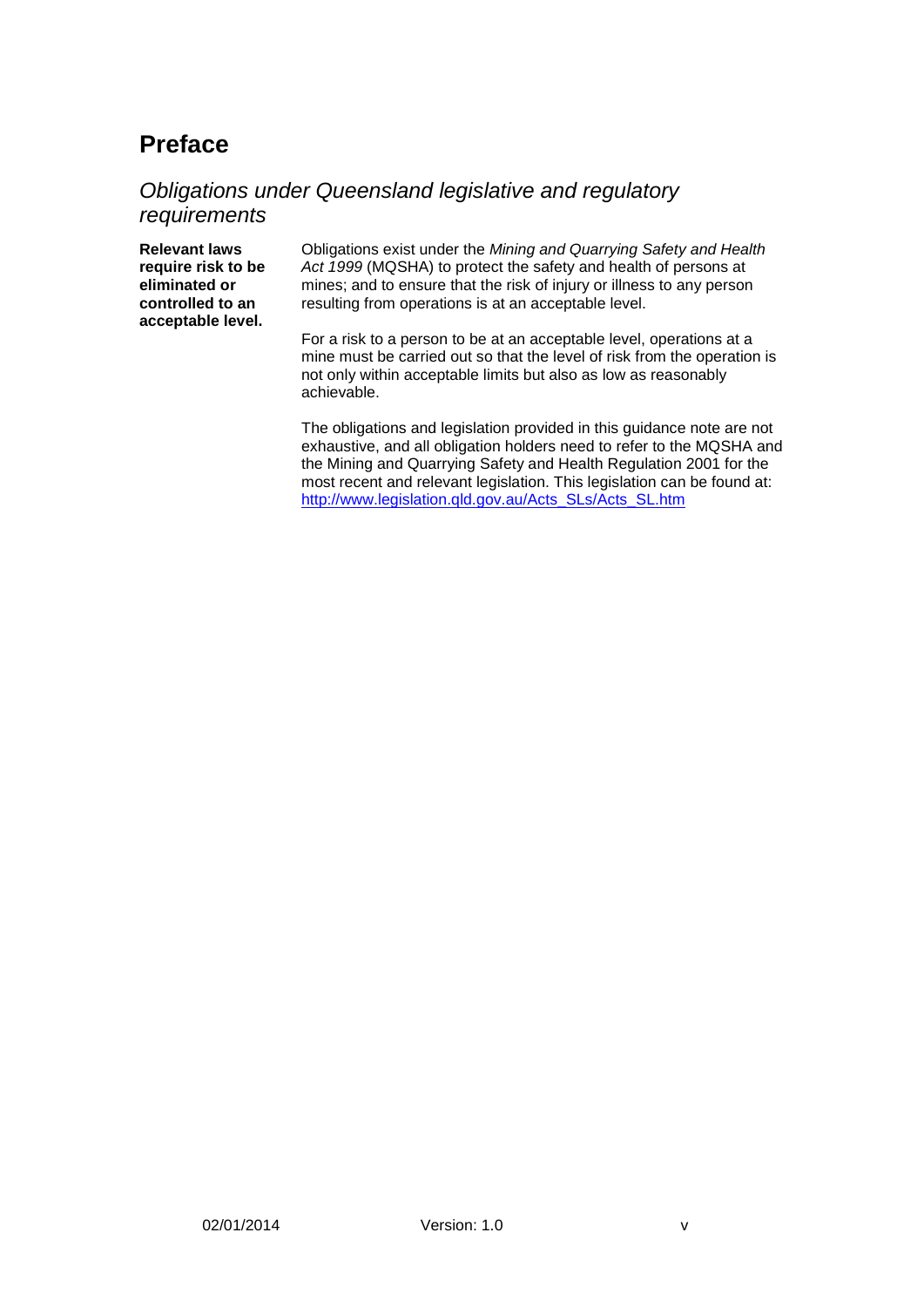## <span id="page-6-0"></span>**1** Introduction

### <span id="page-6-1"></span>*1.1 Background*

**The diesel engine was invented over 120 years ago and both 'on' and 'offroad' diesel engines are now commonly used in mining.**

**Health concerns about exposure to diesel engine exhaust were first raised in the 1950s.** 

**In 2012, IARC found long-term exposure to diesel engine exhaust can cause lung cancer and probably bladder cancer in humans.** 

since then diesel engines have proliferated in all modes of transport and internal combustion engine applications. Diesel engines are generally more efficient, offer more power, have a longer service life; and due to engine design and the properties of diesel fuel are generally safer to operate than petrol engines. Both 'on-road', 'offroad' and stationary diesel engines are extensively used in various metalliferous mining applications.

Rudolf Diesel invented the compression-ignition engine in 1893 and

Questions about the health effects of diesel engine exhaust were first identified by researchers doing animal cancer research in the mid-1950s and then again in the 1970s and 1980s (Davies 2004). Similarly, health studies on workers found possible links between exposure to diesel engine exhaust and lung cancer from the mid-1950s onwards (Davies 2004). In 1988, the International Agency for Research on Cancer (IARC) reviewed the animal research and longterm worker health studies and concluded that diesel engine exhaust was 'probably carcinogenic to humans' (IARC1998).

In June 2012, an IARC expert panel conducted another assessment of the research that had occurred since1988. Three American cohort health studies were reviewed: Non-metal miners, railway workers and truck drivers in the road transport industry. All three studies found evidence that the number of lung cancers reported increased as the cumulative and average exposure to diesel engine exhaust increased. Other epidemiological studies from America, Canada and Europe supported the same positive exposure-response relationship (IARC 2012a).

Based on this additional information, the IARC revised its classification of diesel engine exhaust. IARC found 'sufficient evidence' to conclude that diesel engine exhaust 'is carcinogenic to humans' (IARC 2012b).

**More research is needed to determine if diesel engine technology and cleaner fuel is improving worker and community health.** 

It is important to note that in the same 20 year period since IARC initially classified diesel exhaust as probably carcinogenic to humans, diesel engine emission reduction technologies and stricter fuel specifications have been gradually phased in to address both environmental and community health concerns in various countries like Australia, America, Canada and the European Union (IARC 2012a). IARC stated that further research is needed to understand if these changes will yield any health benefits to workers and the wider community (IARC 2012a).

## <span id="page-6-2"></span>*1.2 Purpose of this document*

**The purpose of this guidance note is to provide information on how to manage risks associated with diesel engine** 

The purpose of this guidance note is to provide information to metalliferous mining operations on how to systematically manage diesel engine exhaust risks so that obligation holders comply with the legislative framework. It sets out a risk management approach and the minimum requirements for a diesel engine exhaust management plan for inclusion in the overall safety and health management system for a mine.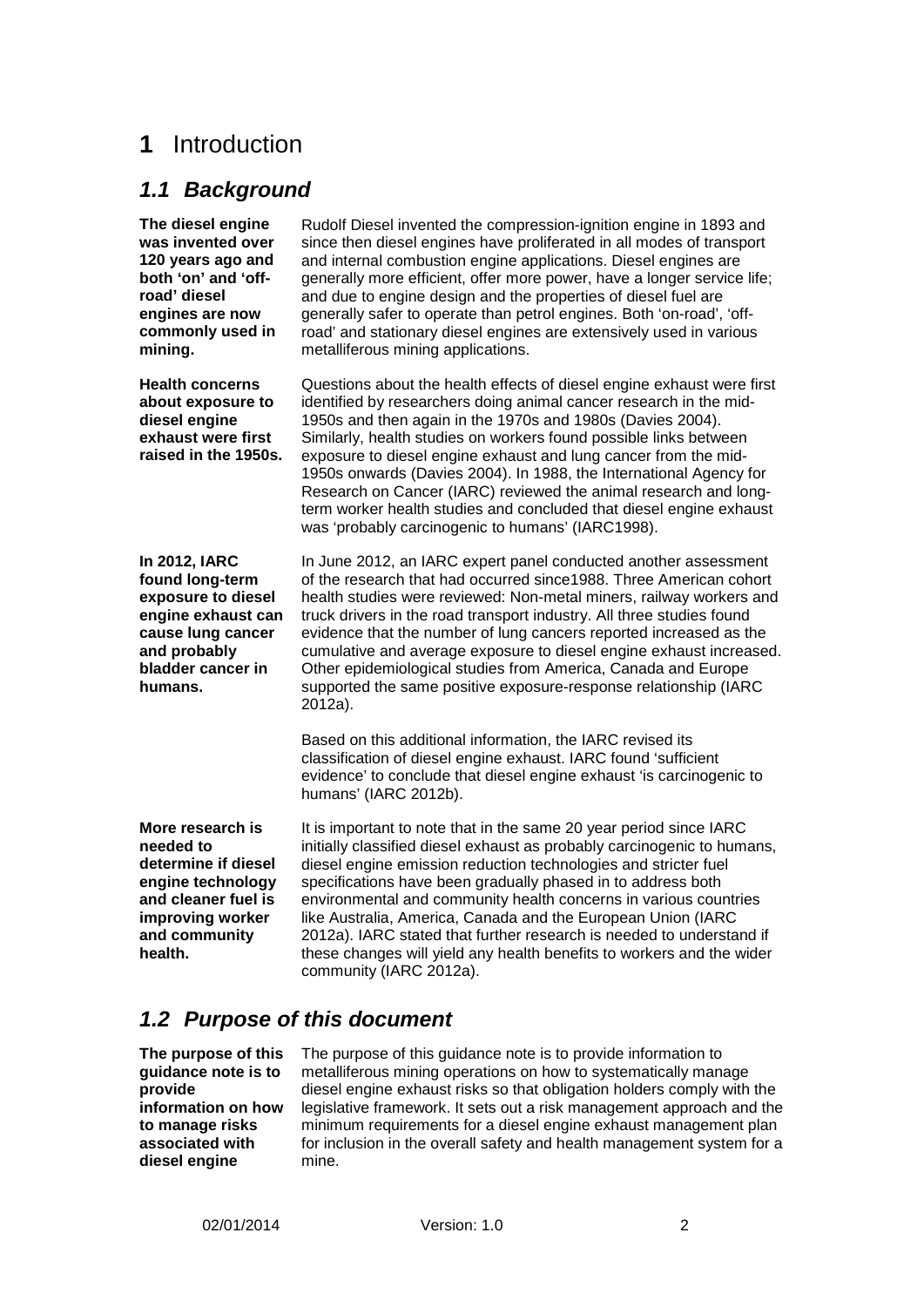**exhaust in metalliferous mines.**

This document is not prescriptive, which means individual operators and sites can develop a risk management plan that is specific to their needs. However, all plans should as a minimum consider and address where appropriate each of the main areas identified in this document.

## <span id="page-7-0"></span>**2 Risk management**

### <span id="page-7-1"></span>*2.1 Introduction*

**Risk management is a continuous four step process: 1) Identify the hazard; 2) analyse and evaluate the risk; 3) identify and implement controls; and 4) monitor the effectiveness of the controls and improve them as necessary.**

The mine's risk management practices and procedures should firstly include establishing the risk management context (Standards Australia 2009a). The risk management context includes considering internal and external factors that influence the scope, objectives and key performance indicators for the risk management process (Standards Australia 2009a). Factors that could influence the risk context include:

- workers exposure data
- changes to plant, processes or substances at the mine
- changes to legislation
- new knowledge about hazards or controls.

The legislated risk management process consists of:

- 1. hazard identification
- 2. risk analysis
- 3. risk reduction
- 4. risk monitoring.

Further guidance about setting the risk management context and the risk management process is provided in *AS/NZS ISO 31000: 2009 Risk management – Principles and guidelines*.

**The risk management process must be based on the best available information when assessing the level of risk.**

Risk management is based on information which can come from a variety of sources. These sources include:

- the experience of workers and supervisors
- industry historical data
- academic research
- the judgement of experts
- other data, including worker exposure monitoring and health surveillance data.

To be effective the risk management process must be based on the best available information. The limitations of the data and information being relied on must be understood when assessing the level of risk (Standards Australia 2009a).

**Workers should be consulted during the risk management process.** Workers need to be made aware of the physical, chemical, biological and psychological hazards at a mine. This includes having an understanding of the hazard and any risk controls relevant to their work and also being able to recognise substandard conditions or practices that can lead to accidents, injuries or illness (Standards Australia 2001).

> Workers should be consulted during the risk management process or when changes in internal or external factors occur that alter the risk management context at a mine (Standards Australia 2009a).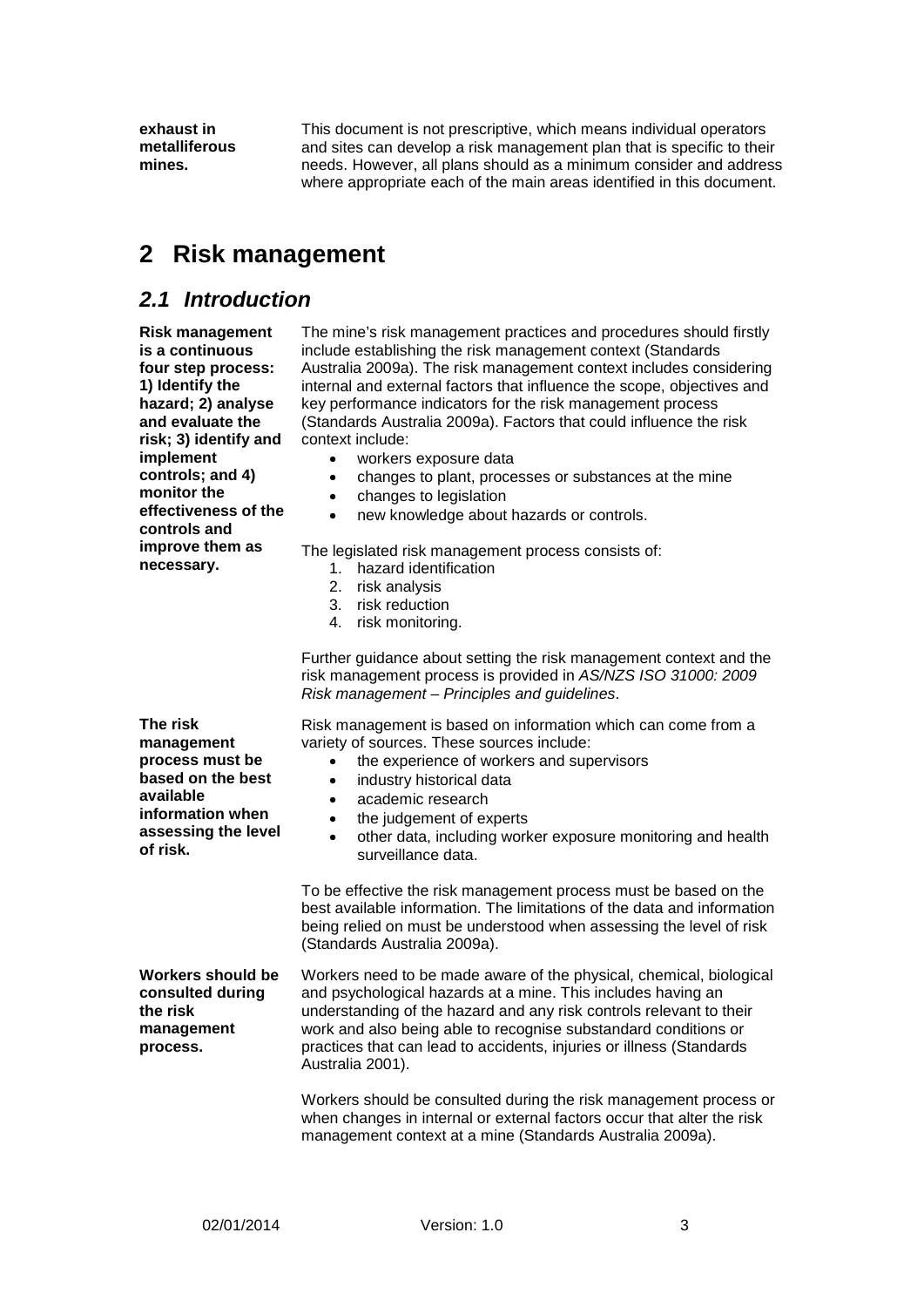## <span id="page-8-0"></span>*2.2 Approach for assessing and managing occupational exposures*

**The risk management process may require specific risk assessment methods to be used when managing occupational exposures such as dust, chemicals, noise, heat etc.**

Assessing and managing risk associated with occupational exposures can be complex. The risk management process may require the use of specific risk assessment techniques (Standards Australia 2009a).

For example, assessing risk from occupational exposures could include measuring workers exposure by sampling the work environment (e.g. collecting personal dust or noise exposure levels) or through worker health surveillance screening (e.g. blood lead levels or hearing tests).

The approach to assessing risk must be established by an appropriately qualified person, such as an occupational hygienist or an appropriately experienced medical practitioner.

The approach outlined in Figure 1 shows the relationship between each of the legislated risk management processes and some of the technical and administrative activities that may be undertaken to achieve an effective outcome.

Further guidance about how to assess and manage occupational exposures is provided in the following references.

- *Simplified occupational hygiene risk management strategies*: *A guidebook for use in the Australian work environment, on how to meet Australian Safety and Compensation Council's requirements for employers to identify, assess and control risks arising from workplace exposures (Firth I, van Zanten D, & Tiernan G, 2006).*
- *A strategy for assessing and managing occupational exposures (Ignacio J, & Bullock W, 2006).*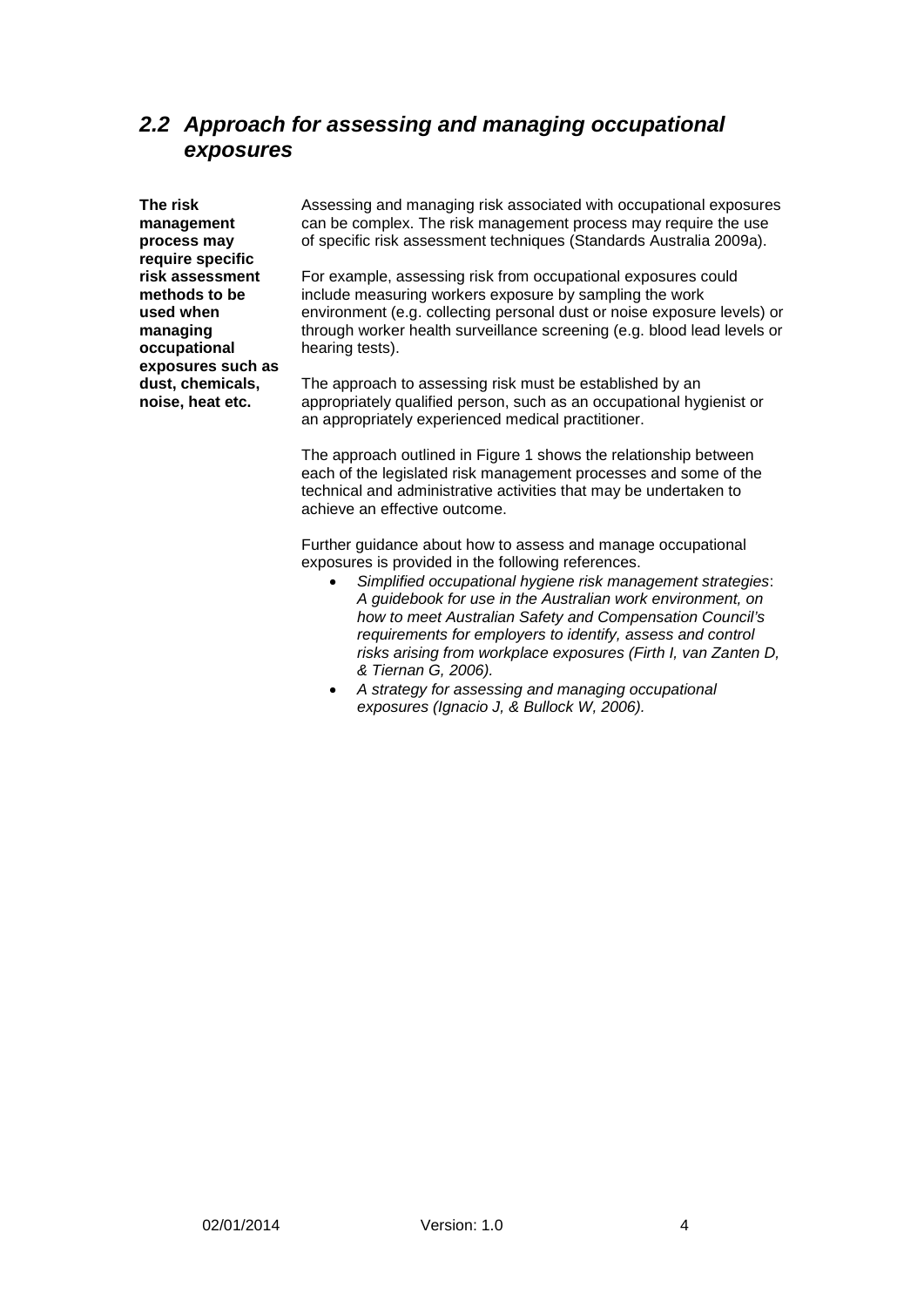

<span id="page-9-1"></span>**Figure 1 - Approach to assessing and managing occupational exposures. (Grantham 2001; Standards Australia 2001; Ignacio & Bullock 2006)**

## <span id="page-9-0"></span>*2.3 Hazard identification*

**Hazard identification is the process of anticipating or recognising plant, equipment, substances, processes, working arrangements or other environmental factors at a mine that could result in an accident, injury or illness.**

Hazard identification is the process of anticipating and recognising: plant, equipment, substances, processes, working arrangements or other environmental factors at a mine that could result in an accident, injury or illness (Standards Australia 2009a).

The operator must ensure hazard identification is done during the mine's planning and design phases. This is the ideal time for a hazard such as diesel engine exhaust to be anticipated as there is an opportunity for the operator to reduce risk to an acceptable level through the early application of the hierarchy of controls to:

- the mine plan, processing, and infrastructure design, including mine ventilation
- the procurement and selection of diesel powered plant and substances
- working arrangements such as shift and roster design;
- other environmental factors such as prevailing weather conditions and proximity to local communities.

Hazard anticipation by the operator is also particularly important in circumstances where it is planned to extend the mine's life beyond original plans and designs.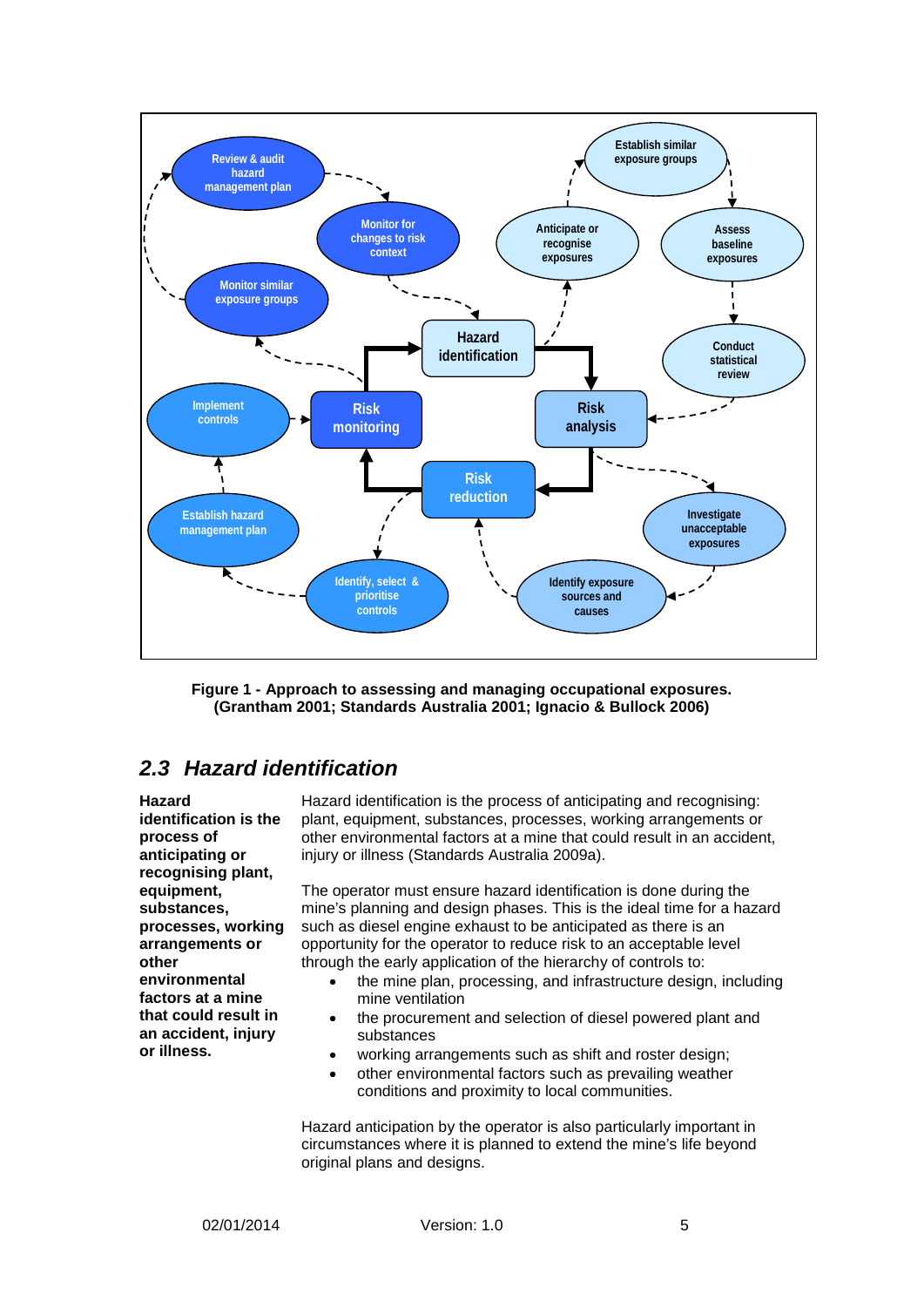The Site Senior Executive (SSE) must ensure hazard identification is done at the start of operations, throughout the mine's lifecycle and when changes occur that can affect the level of risk at the mine.

Persons with an obligation under the Act to manage risk at a mine must also identify hazards in the person's own work and activities at the mine.

To assist with the assessment of occupational exposures, workers with similar exposures can be grouped together for the purpose of statistical analysis. Establishing a similar exposure group (SEG) can be used to reduce the number of samples and therefore the resources required to assess the risk of exposure, particularly for large work groups. The number of samples required for each SEG should be determined by an appropriately qualified person. When a baseline assessment of a SEG is completed it can be statistically analysed and the average exposure of the group compared with an exposure limit to determine if risk is at an acceptable level.

Further guidance about how to identify hazards associated with occupational exposures, establishing SEGs and statistical considerations is provided in the following references.

- *Simplified occupational hygiene risk management strategies*: *A guidebook for use in the Australian work environment, on how to meet Australian Safety and Compensation Council's requirements for employers to identify, assess and control risks arising from workplace exposures (Firth I, van Zanten D, & Tiernan G, 2006).*
- *A strategy for assessing and managing occupational exposures (Ignacio J, & Bullock W, 2006).*

#### **2.3.1 Diesel engine exhaust is an inhalation hazard**

**Diesel engine exhaust is a toxic mix of gases, soot and ash that can build up in an underground mine's atmosphere or other enclosed spaces and be inhaled by workers.** Toxicologically, diesel engine exhaust is a complex mixture of gases and particles that forms when diesel fuel and air ignites under high pressure and temperature in the combustion chamber of a diesel engine.

The gas fraction of the diesel engine exhaust consists of air and pollutant gases (Davies 2011). Air (i.e. nitrogen, oxygen, argon, carbon dioxide and water vapour) makes up approximately 99 per cent of the mixture, with the one percent being the pollutant gases from the combustion reaction (i.e. carbon monoxide, nitrogen dioxide, nitric oxide, and sulphur dioxide) (Davies 2011).

The particle fraction of the exhaust consists of very small, sub-micron particles (i.e.  $15 - 30$  nm) that clump together to form chains of particles which are less than 1 µm in size (Davies 2011). The 'nanoparticles' are so small that they act more like a gas than a typical solid dust particle and can remain airborne for long periods before gravitational settling occurs (Bugarski et al 2011). The particles are the by-products from the combustion of fuel and lubricants; and also from the wear of engine parts (Bugarski et al 2011). The particles that are formed in the exhaust are a complex mixture of chemical compounds such as elemental carbon (soot), organic carbon compounds, sulphates and trace levels of metallic compounds (ash) (Bugarski et al 2011).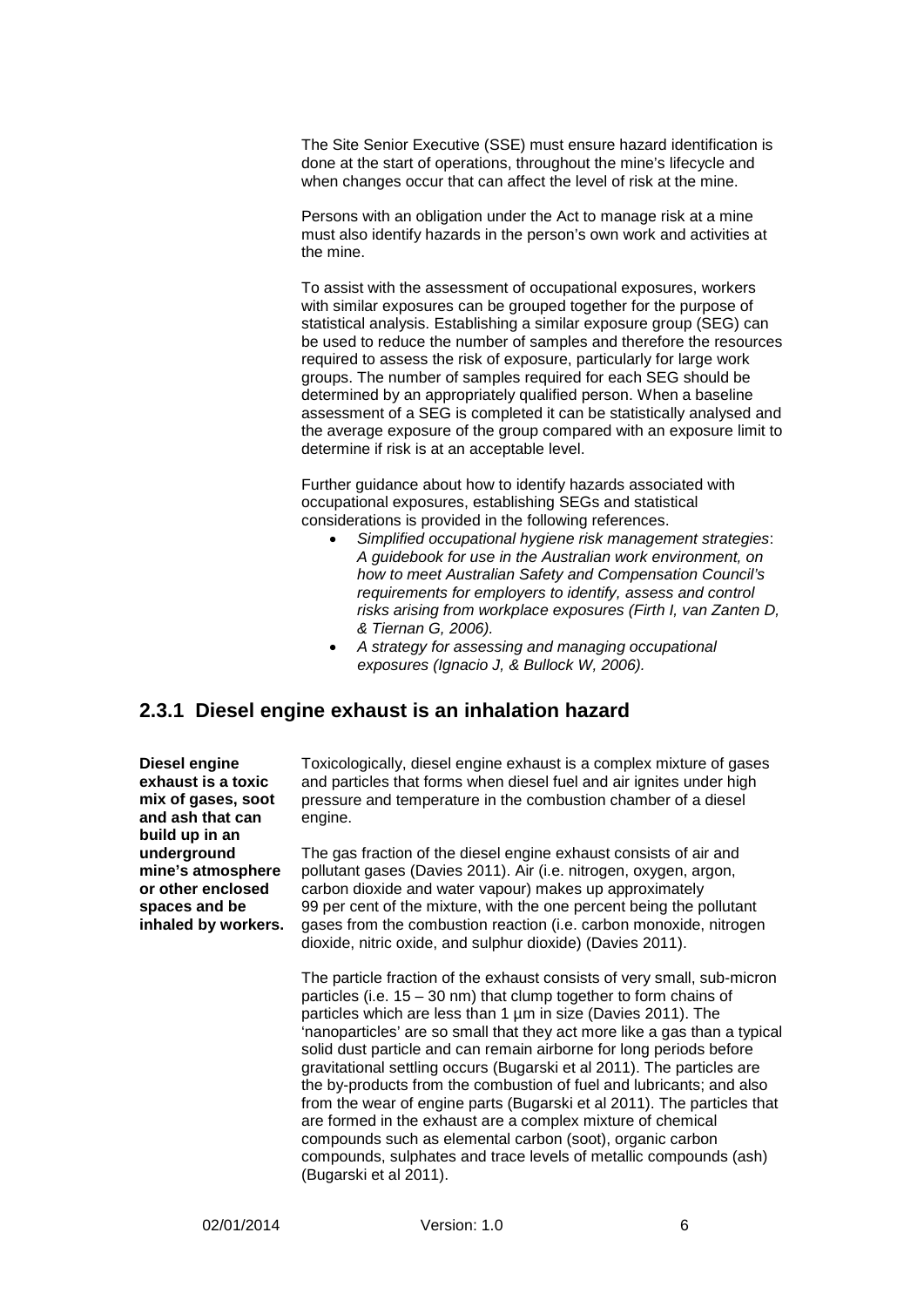The physical properties of diesel engine exhaust mean that it can accumulate in an underground mine's atmosphere or other enclosed spaces such as surface maintenance workshops where there is an insufficient rate or quality of ventilating air.

**Exposure to the pollutant gases in diesel exhaust can cause sleepiness, breathing difficulty and asphyxiation; irritation and chronic disease of the lungs and heart may also occur.**

Exposure at concentrations exceeding the exposure limits of pollutant gases such as carbon monoxide, carbon dioxide and nitric oxide can cause narcosis and breathing difficulties. Exposure to these gases at very high concentrations can cause simple asphyxiation (displacement of breathable air) or a more complex form of asphyxiation where the pollutant gas, after entering into the blood stream, impairs the oxygen carrying capacity of the red blood cells.

Exposures exceeding the exposure limit for nitrogen dioxide and sulphur dioxide can cause acute irritation of the nose, throat and lungs.

Long-term exposure exceeding the exposure limits to nitrogen dioxide can result in heart and chronic lung disease.

**Exposure to the particulates in diesel exhaust can cause irritation to the eyes, nose, throat and lungs; heart disease, chronic lung disease and lung cancer may also occur with longterm exposure to diesel particulates.**

Exposure to the particulates in diesel exhaust can cause irritation to the eyes and lungs (Australian Institute of Occupational Hygienists 2013). The main cause of irritation is contact of the very small diesel particles with mucous membranes. At high concentrations this can cause a stinging sensation, 'watery eyes', coughing and breathlessness.

Long-term exposure to the particulates in diesel exhaust can result in heart disease, chronic lung disease and lung cancer (IARC 2012a).

### <span id="page-11-0"></span>*2.4 Risk analysis and evaluation*

**Risk analysis and evaluation are the processes that determine the level of risk of injury or illness associated with a hazard and decide which risks need controls.**

Risk analysis is the process that determines the level of risk of injury or illness associated with a hazard. It involves investigating unacceptable exposures and then understanding the sources and cause of the hazard and consequences; and the likelihood those consequences can occur (Standards Australia 2009a).

Risk evaluation is the process of comparing the level of risk determined during the risk analysis process with risk criteria identified when establishing the risk management context. Risk evaluation permits decisions about which risks require reduction and the priority for risk reduction controls to be implemented (Standards Australia 2009a).

Persons with an obligation under the Act to manage risk at a mine must analyse risk in the person's own work and activities at the mine to decide whether the risk is at an acceptable level.

For a health hazard such as diesel engine exhaust, the risk is analysed using a combination of the consequence of exposure to the hazard and the likelihood the measured level or workers' exposure will result in an adverse health effect (Firth, van Zanten & Tiernan 2006).

Information gathered from air monitoring data can be used during the risk analysis process to identify the sources and causes of exposure,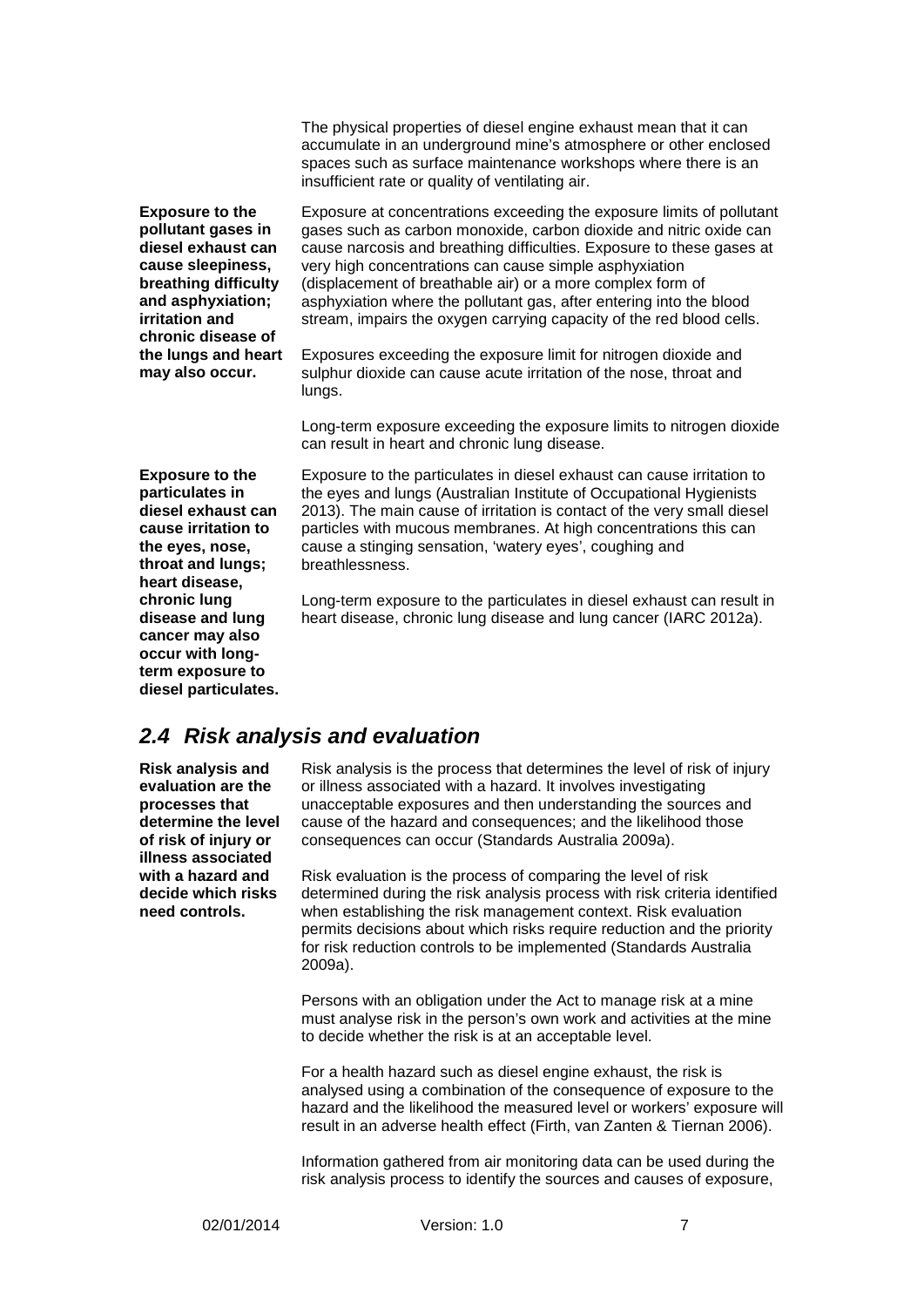analyse the likelihood of exposure and make judgements to the effectiveness and efficiency of existing controls.

During risk evaluation, air monitoring data can be used to evaluate a worker's or SEG exposure by comparison with an exposure limit (i.e. setting the exposure limit or half the exposure limit as the risk criteria can be useful when evaluating airborne contaminants). The risk criteria can also be used to determine the need for risk reduction controls and the priorities for risk reduction.

For example, implementing controls for workers' exposures above the exposure limit should have priority over implementing controls for exposures already below the exposure limit. When all exposures are below the exposure limit consideration should be given to reestablishing the risk management context and lowering the risk criteria levels to 'as low as reasonably achievable'.

Further guidance about how to analyse and evaluate the risk associated with occupational exposures is provided in the following references.

- *Simplified occupational hygiene risk management strategies*: *A guidebook for use in the Australian work environment, on how to meet Australian Safety and Compensation Council's requirements for employers to identify, assess and control risks arising from workplace exposures (Firth I, van Zanten D, & Tiernan G, 2006).*
- *AS/NZS ISO 31000: 2009 Risk management – Principles and guidelines*.
- *A strategy for assessing and managing occupational exposures (Ignacio J, & Bullock W, 2006).*

## **2.4.1 Exposure limits for diesel engine exhaust**

| <b>Health Hazard</b>                                                                          | <b>Exposure Limit</b>                                                                                                                                                                                                                                            |
|-----------------------------------------------------------------------------------------------|------------------------------------------------------------------------------------------------------------------------------------------------------------------------------------------------------------------------------------------------------------------|
| Carbon monoxide<br>Carbon dioxide<br>Nitric oxide<br>Nitrogen dioxide<br>Sulphur dioxide      | Eight hour time weighted average<br>(TWA) and short term exposure<br>limit (STEL) as stated in Safe<br>Work Australia's document -<br><b>Workplace Exposure Standards</b><br>for Air Contaminants                                                                |
| Carbon monoxide                                                                               | Limits for short-term excursions<br>above the eight hour TWA<br>exposure limit for carbon<br>monoxide as stated in Safe Work<br>Australia's document - Guidance<br>on the Interpretation of Workplace<br><b>Exposure Standards for Airborne</b><br>Contaminants. |
| Diesel particulate<br>(measured as sub-micron<br>elemental carbon using<br>NIOSH Method 5040) | 0.1 mg/m <sup>3</sup> as recommended by<br>the Australian Institute of<br>Occupational Hygienists'<br>document - Position Paper on<br>Diesel Particulate. A STEL has<br>not been proposed.                                                                       |

<span id="page-12-0"></span>

**Diesel engine exhaust exposure** 

**limits.**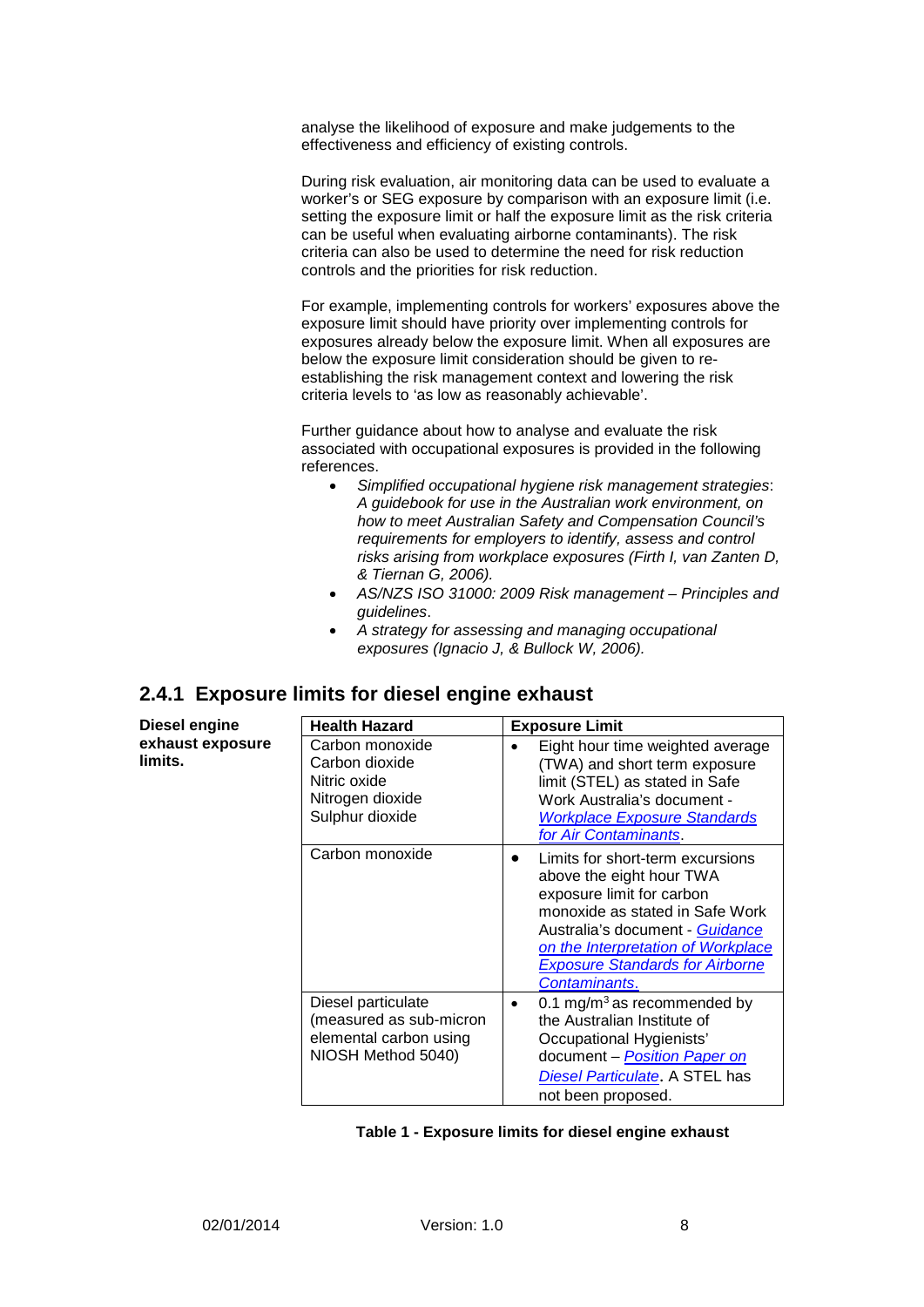### **2.4.2 Complying with exposure limits**

**Complying with exposure limits protects most people from the health effects of a particular substance.**

Safe Work Australia (2012) states the following about complying with exposure limits:

*"Exposure limits represent the airborne concentration of a particular substance or mixture that must not be exceeded. Exposure limits are based on the airborne concentrations of individual substances which, according to current knowledge, should not cause adverse health effects nor cause undue discomfort to nearly all workers. Exposure limits do not represent a fine dividing line between a healthy and unhealthy work environment. Natural biological variation and the range of individual susceptibilities mean that a small number of people might experience adverse health effects even below the exposure standard."*

In practice this means if monitoring of a worker's exposure to a hazard indicates airborne concentrations are below the exposure limit, every effort should still be made to continue to reduce the worker's exposure to as low as reasonably achievable, because for some workers health effects can still occur below the exposure limit.

Further guidance about how to comply with exposure limits is provided in the following references.

- *[Guidance on the Interpretation of Workplace Exposure](http://www.safeworkaustralia.gov.au/sites/SWA/about/Publications/Documents/771/Guidance-interpretation-workplace-exposure-standards.pdf)  [Standards for Airborne Contaminants](http://www.safeworkaustralia.gov.au/sites/SWA/about/Publications/Documents/771/Guidance-interpretation-workplace-exposure-standards.pdf) (Safe Work Australia, [2013\).](http://www.safeworkaustralia.gov.au/sites/SWA/about/Publications/Documents/771/Guidance-interpretation-workplace-exposure-standards.pdf)*
- *Simplified monitoring strategies: A guidebook on how to apply NOHSC's exposure standards for atmospheric contaminants in the occupational environment to Australian hazardous substance legislation (Grantham D, 2001).*

### **2.4.3 Adjusting exposure limits for non-standard work schedules**

**Adjusting exposure limits for airborne hazards like diesel engine exhaust should be considered when a shift is longer than 8 hours and the working week is greater than 40 hours.**

The eight hour time weighted average (TWA) exposure limits have been established based on the assumption that exposure occurs over the course of an eight hour working day, during a five day working week, and there are two days without exposure in every seven days. Because many mining work schedules do not conform to this assumption, the TWA exposure limit may need to be adjusted<sup>[1](#page-13-0)</sup> to compensate for the greater exposure during a longer work shift and where there is decreased recovery time between shifts.

The rationale for adjusting an exposure limit must be established by an appropriately qualified person such as an occupational hygienist, whom has a sound understanding of the toxicology of the substance and the reasoning behind the specified exposure limit.

Further guidance about how to adjust exposure limits is provided in the following references.

- *[Guidance on the Interpretation of Workplace Exposure](http://www.safeworkaustralia.gov.au/sites/SWA/about/Publications/Documents/771/Guidance-interpretation-workplace-exposure-standards.pdf)  [Standards for Airborne Contaminants](http://www.safeworkaustralia.gov.au/sites/SWA/about/Publications/Documents/771/Guidance-interpretation-workplace-exposure-standards.pdf) (Safe Work Australia, [2013\).](http://www.safeworkaustralia.gov.au/sites/SWA/about/Publications/Documents/771/Guidance-interpretation-workplace-exposure-standards.pdf)*
- *[Adjustment of occupational exposure limits for unusual work](http://mines.industry.qld.gov.au/assets/inspectorate/exp_standards_adj.pdf)  schedules [\(SIMTARS, 2003\).](http://mines.industry.qld.gov.au/assets/inspectorate/exp_standards_adj.pdf)*

<span id="page-13-0"></span> <sup>1</sup> Adjustments must never be made to the measured airborne concentration of a substance to account for non-standard work schedules.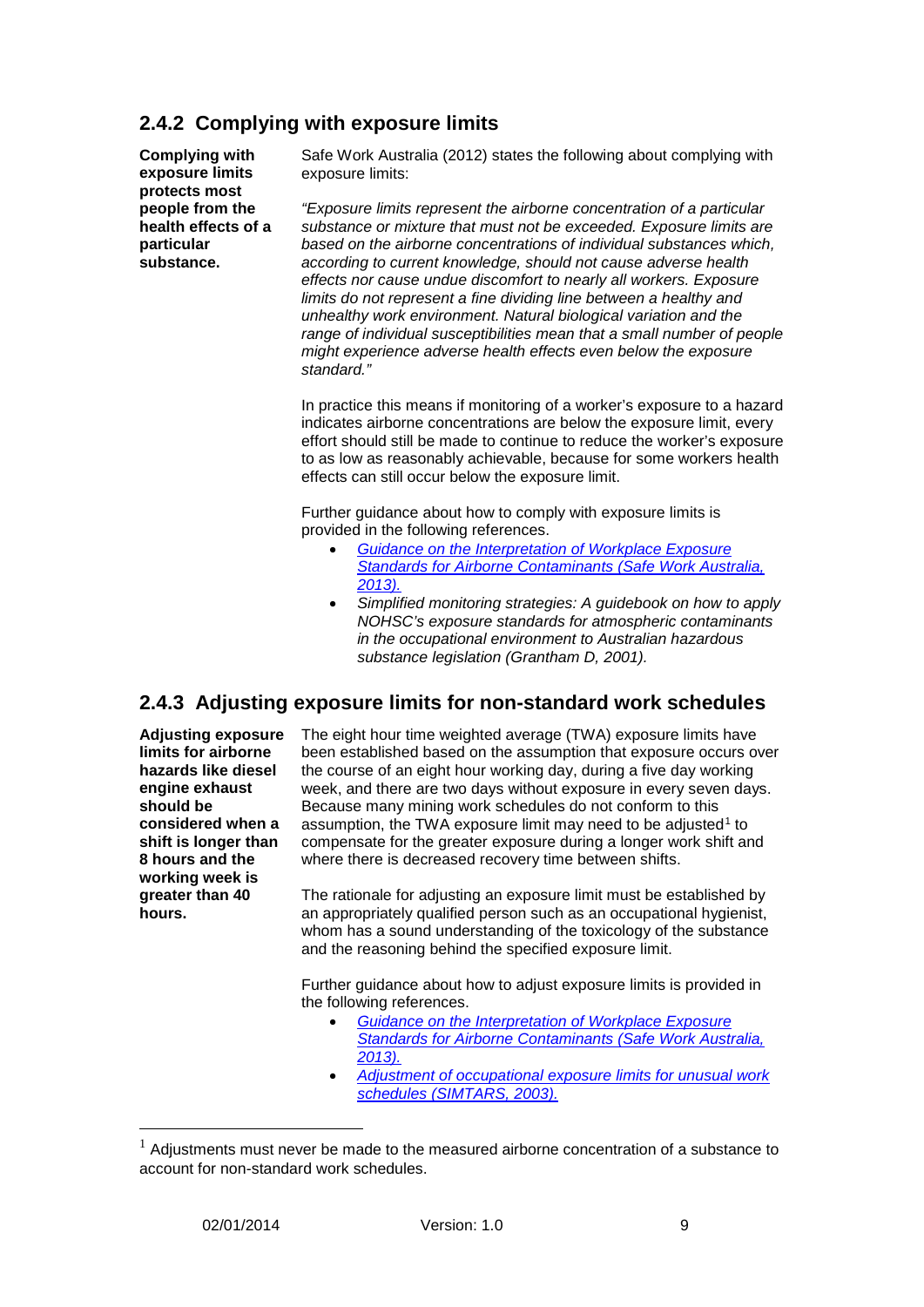• *Simplified monitoring strategies: A guidebook on how to apply NOHSC's exposure standards for atmospheric contaminants in the occupational environment to Australian hazardous substance legislation (Grantham D, 2001).* 

## <span id="page-14-0"></span>*2.5 Risk reduction*

**Risk reduction is the process of eliminating a hazard or minimising the likelihood of injury or illness occurring.**

Risk reduction is the process of eliminating a hazard or minimising the likelihood of injury or illness occurring (Standards Australia 2009a).

To be successful, a 'whole of mine' approach is required to control exposure to diesel engine exhaust. This will require the co-ordination of expertise and require a high level of process discipline in many functions including:

- mine operations
- maintenance
- mine engineering and ventilation
- safety and health
- training
- supply and procurement.

Controls that should be considered to reduce worker exposure to diesel engine exhaust include:

- electrically powered plant and equipment
- advanced diesel engine technology
- fuel quality control
- ventilation
- emissions-based maintenance strategies
- work practices
- enclosed cabins
- education and training
- personal protective equipment.

The key measure of success of risk reduction will be the level of diesel engine exhaust compared to the risk criteria after the selected controls have been implemented.

#### **2.5.1 The hierarchy of controls**

**Examples of the hierarchy of control for diesel engine exhaust.**

Persons with an obligation under the Act to manage risk at a mine must, as far as reasonably practicable, apply hazard controls using the hierarchy of controls.

The hierarchy of controls should be applied to ensure that workers' exposure to diesel engine exhaust does not exceed the exposure limit; and exposure is as low as reasonably achievable.

Examples of the use of the hierarchy of control for diesel engine exhaust are provided in Table 1.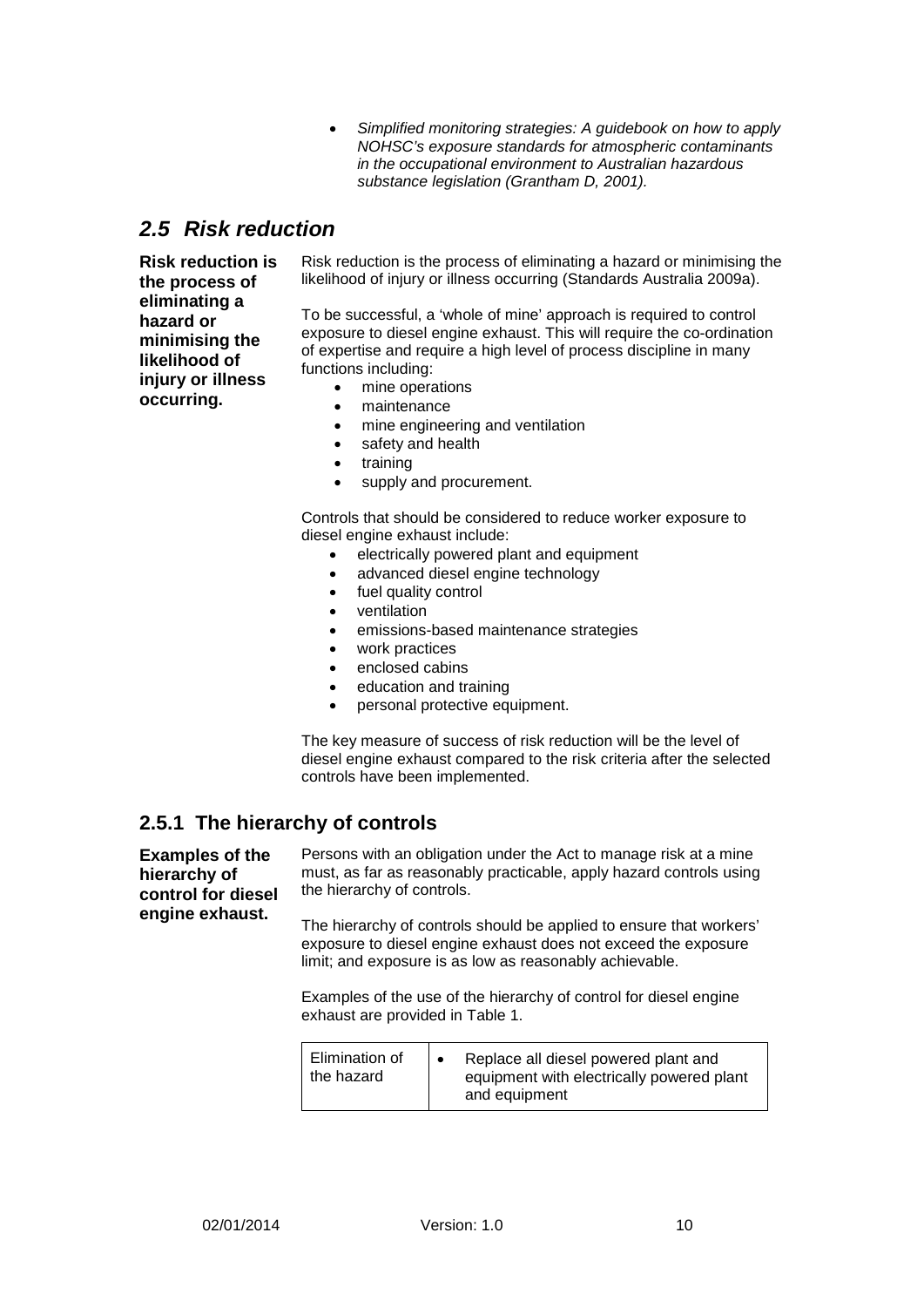| Substitution<br>with a lesser<br>hazard     | Replace high emission fuel with lower<br>emission fuel<br>Replace high emission diesel engines with<br>low emission engine technology                                                                                                                                                                                                 |
|---------------------------------------------|---------------------------------------------------------------------------------------------------------------------------------------------------------------------------------------------------------------------------------------------------------------------------------------------------------------------------------------|
| Separation of<br>persons from<br>the hazard | Enclosed operator cabins                                                                                                                                                                                                                                                                                                              |
| Engineering<br>controls                     | Rebuild older diesel engines with low<br>emission engine technology<br>Add engine exhaust treatment and<br>filtration systems to older diesel engines<br>Establish mine ventilation that removes<br>and/or dilutes emissions<br>Install local exhaust ventilation in mobile<br>equipment workshops or engine emission<br>testing bays |
| Administrative<br>controls                  | Emission-based engine maintenance<br>strategies<br>Operating practices and rules (e.g. diesel<br>tag board system)<br>Worker education and training                                                                                                                                                                                   |
| Personal<br>Protective<br>Equipment         | Respiratory protection                                                                                                                                                                                                                                                                                                                |

<span id="page-15-0"></span>

### **2.5.2 Fuel specification and quality**

**Fuel specification and quality can reduce the type and amount of diesel engine exhaust.**

Fuel specification and quality can directly affect the type and amount of diesel engine exhaust produced.

Research has shown that low sulphur (<500 ppm) and ultra-low sulphur (<50 ppm) fuels can significantly lower sulphur dioxide gas and sulphate particles in diesel engine exhaust. Sulphate particles make up a significant proportion of the total particulate matter present in diesel engine exhaust.

Diesel fuel specification is regulated in Australia by the Fuel Quality Standards legislation. The specifications for petroleum diesel and biodiesel are contained in the [National Fuel Standard \(Automotive](http://www.comlaw.gov.au/Details/F2009C00145)  [Diesel\) Determination](http://www.comlaw.gov.au/Details/F2009C00145) and [National Fuel Standard \(Biodiesel\)](http://www.comlaw.gov.au/Details/F2009C00146)  [Determination](http://www.comlaw.gov.au/Details/F2009C00146) respectively*.* From 1 January 2009 both standards specified 10 ppm as the maximum concentration permitted for sulphur in diesel fuel.

Fuel quality can be diminished through poor transport, storage and handling practices. The integrity of the fuel supply-chain is an important consideration in reducing diesel engine exhaust. Increases in the emission of oxides of nitrogen, particulate matter and hydrocarbons can occur when fuel is contaminated with water, dirt, biological growth, rust and other sediment. Efforts should be made to monitor and reduce contamination at each stage in the supply-chain.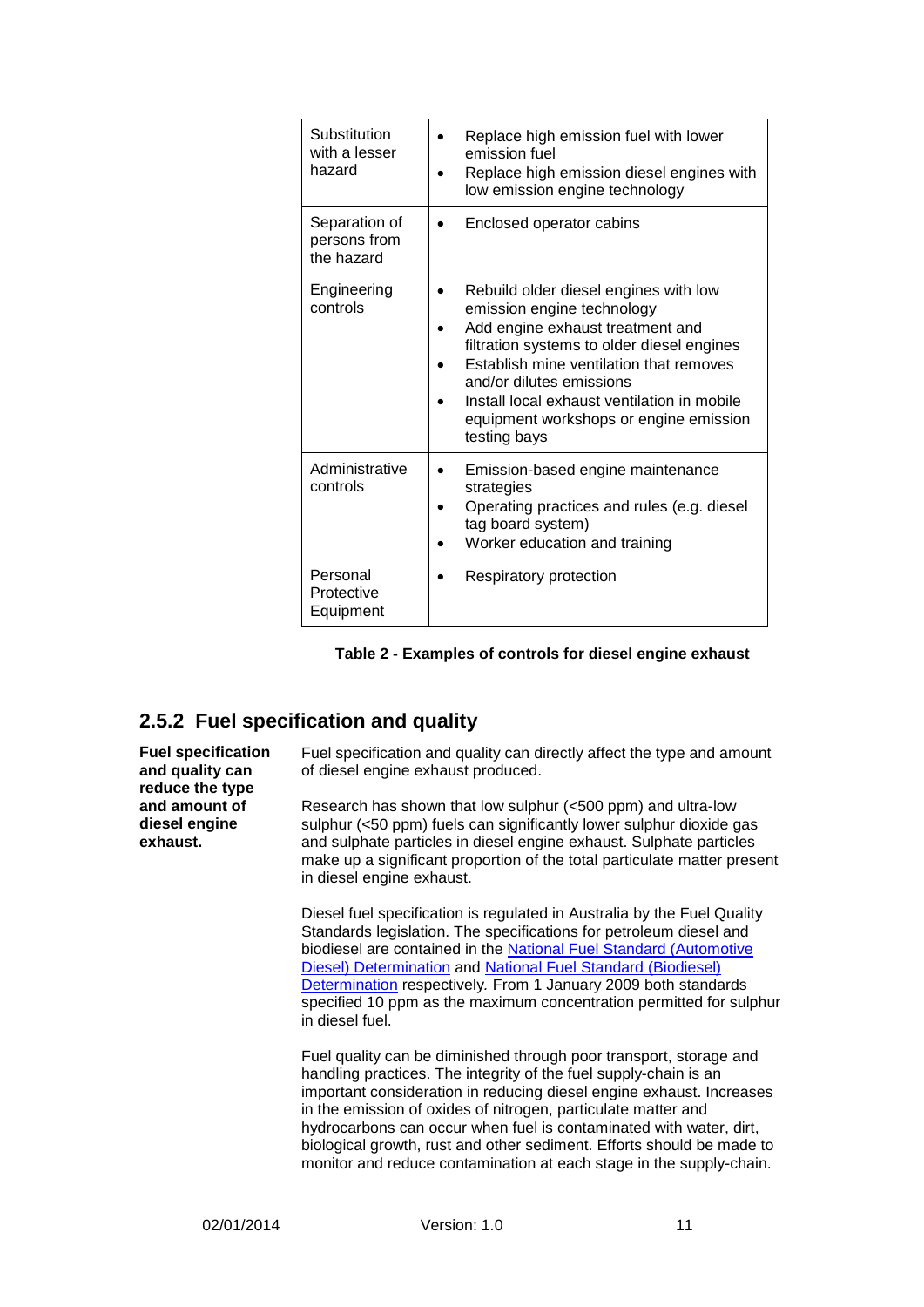#### **2.5.3 Engine technology**

**Engine technology can reduce the type and amount of diesel engine exhaust.**

Engine technology can directly affect the type and amount of diesel engine exhaust produced.

Over the last 20 years or more, the amount and type of diesel engine exhaust has been significantly reduced through 'in-cylinder' and exhaust treatment and filtration technologies. Regulatory standards mandating greater diesel engine emissions control have been gradually phased in for both 'on-road' and 'off-road' vehicles by various countries.

It is recommended that European Union and American Environmental Protection Agency (EPA) Emission standards for 'off-road' vehicles are considered when purchasing new equipment. Consideration should always be given to specifying the most advanced diesel engines where practical.

Furthermore, it may be possible for the mine's maintenance function to work with original equipment manufacturers (OEM) and suppliers to upgrade the less advanced diesel engines in the mine's fleet and ancillary equipment to reduce diesel engine exhaust.

### **2.5.4 Enclosed operator cabins**

**Enclosed Cabs provide protection to operators inside the cabin from diesel engine exhaust but not to people working close by.**

Enclosed cabins on plant and equipment do not alter the type or amount of diesel engine exhaust produced.

Enclosed cabins can only separate the operator from the hazard. When designed to exclude diesel engine exhaust; and are maintained and used as intended, enclosed cabins can provide good protection to the operator<sup>[2](#page-16-0)</sup>.

However, consideration must also be given to workers without the same level of protection required to work in close proximity to diesel powered plant and equipment or working in the same ventilation circuit.

## **2.5.5 Ventilation**

**Ventilation can be used to remove or dilute the amount of diesel engine exhaust.**

Ventilation does not alter the type or amount of diesel engine exhaust produced.

Ventilation can only remove or dilute the amount of diesel engine exhaust to an acceptable level before it enters the breathing zone of a worker.

An estimate of the total quantity of diesel engine exhaust produced and the location of workers in a ventilation circuit must be taken into account when establishing and maintaining mine ventilation. It is recommended that a minimum mine ventilation rate of >0.06 m<sup>3</sup>/s/kW

<span id="page-16-0"></span> $\overline{a}$ <sup>2</sup> Enclosed cabins do not provide protection from carbon monoxide.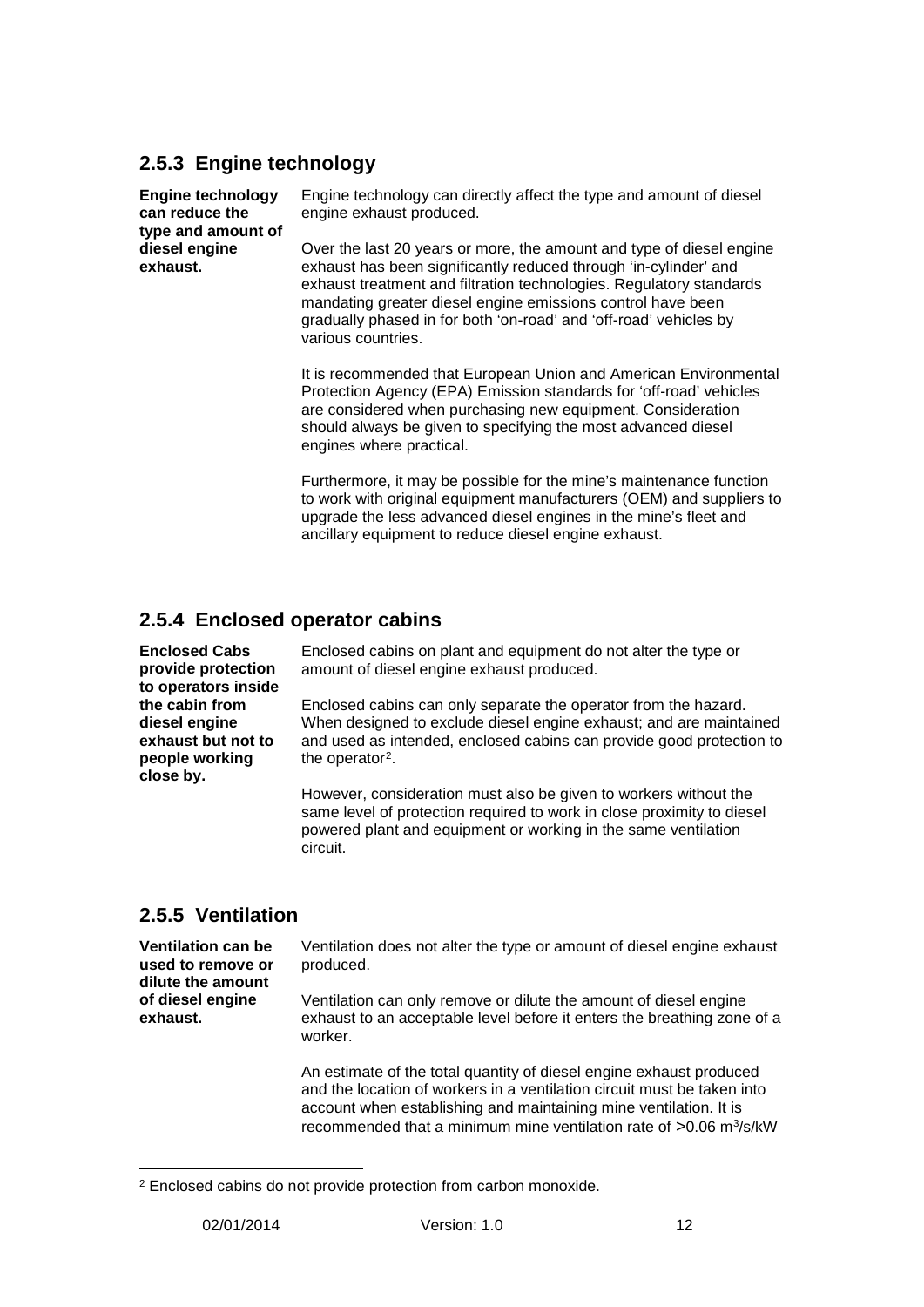is achieved to remove diesel engine exhaust from a place where a person may be present at the mine. However, the quality of the ventilating air supplied also needs to be considered for effective dilution of diesel engine exhaust to occur.

To achieve a healthy atmosphere, other factors such as radiant heat produced by diesel powered equipment may require higher ventilation rates to be established to maintain thermal comfort.

Consideration must also be given to the ventilation of other enclosed spaces at the mine such as surface maintenance workshops where diesel exhaust is able to accumulate and workers can be exposed. Where general dilution ventilation is not effective, local exhaust ventilation may be required in mobile equipment workshops or engine emission testing bays.

#### **2.5.6 Maintenance strategy**

**An effective maintenance strategy can reduce the type and amount of diesel engine exhaust.**

Maintenance strategies can indirectly affect the type and amount of diesel engine exhaust produced.

The diesel emission evaluation project (DEEP) found that, depending on engine technology and condition, reductions in diesel engine exhaust (both gaseous and particulate) of over 50 per cent were possible using diesel engine exhaust-based maintenance strategies. Research indicates that to control diesel engine exhaust there are a number of key engine systems that should be the focus of preventative maintenance. These include the:

- air-intake system
- exhaust treatment and filtration system
- fuel injection system
- cooling system
- fuel delivery and filtration system
- lubrication system.

The aims of a diesel engine maintenance strategy should be the monitoring and maintenance of 'in-cylinder' and exhaust treatment and filtration technology to the original equipment manufacturer (OEM) specifications.

It is recommended the maintenance strategy includes the establishment of a 'baseline signature' of 'raw' (without exhaust filtration) and 'undiluted' (with exhaust filtration) diesel engine exhaust when the diesel engine system is in an 'as new' condition. Over the course of the engine's lifecycle preventative and corrective maintenance is determined by comparison of monthly testing results and trend analysis with the baseline exhaust signature.

Accurate knowledge about the diesel equipment fleet's 'diesel exhaust signature' can be used when planning/scheduling vehicle usage in a specific mine ventilation circuit. This demonstrates the value of coordinating the transfer of information between the mining, maintenance and mine engineering and ventilation functions at a mine.

Further guidance about diesel engine exhaust emissions monitoring and establishing preventative diesel engine maintenance practices is provided in the following references.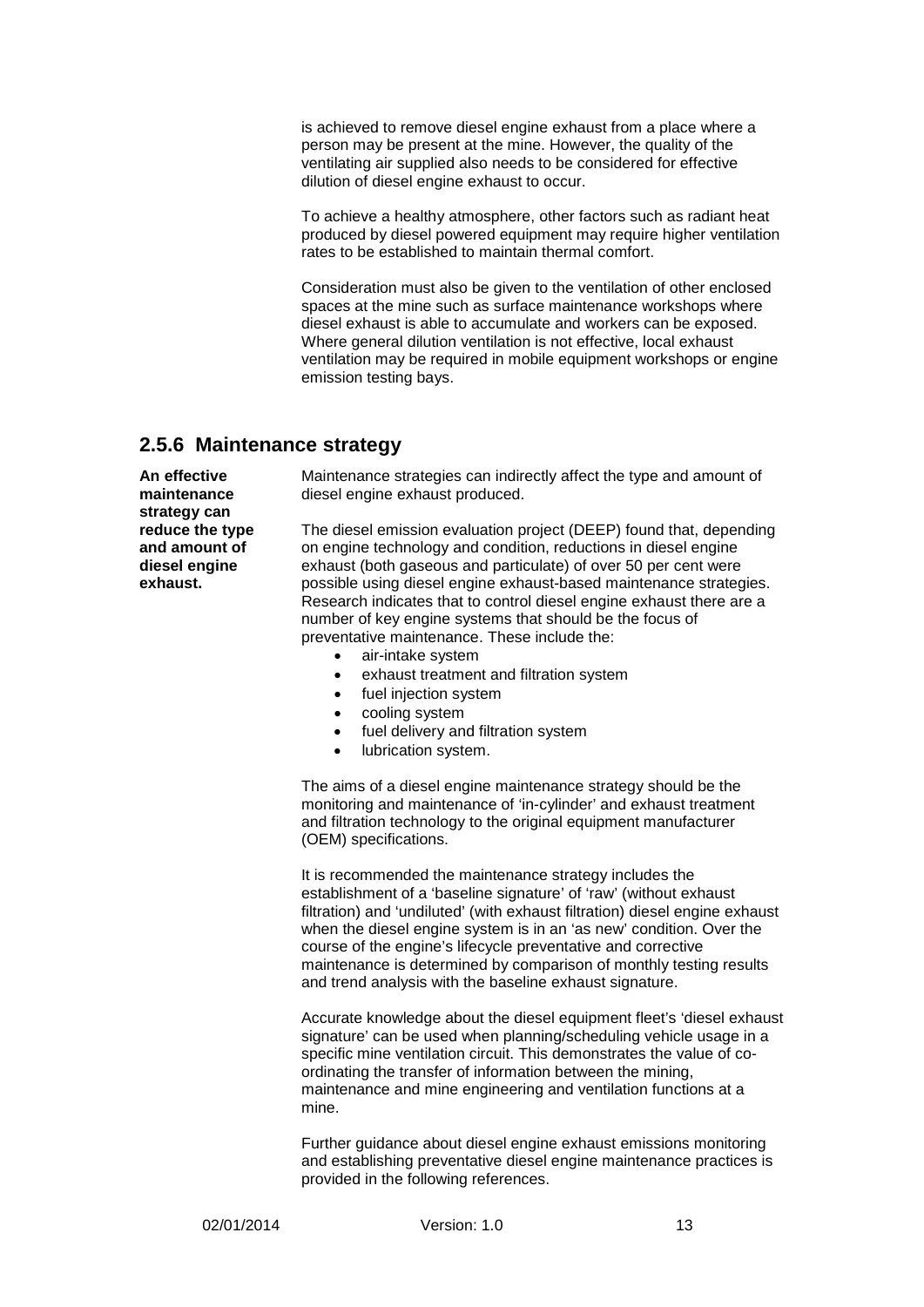- AS/NZS 3584.3: 2012 Diesel engine systems for underground coal mines. Part 3: Maintenance. (See section 3.3 and Appendix D)
- Diesel emissions evaluation program maintenance [guidelines and best practice for diesel engines in](http://camiro.org/DEEP/Project_Reports/mtce_guidelines.pdf)  [underground mining](http://camiro.org/DEEP/Project_Reports/mtce_guidelines.pdf)
- [MDG29 Guideline for the management of diesel engine](http://www.resources.nsw.gov.au/__data/assets/pdf_file/0011/419465/MDG-29.pdf)  [pollutants in underground environments](http://www.resources.nsw.gov.au/__data/assets/pdf_file/0011/419465/MDG-29.pdf)

#### **2.5.7 Work practices**

**Work practices and attitudes can reduce the type and amount of diesel engine exhaust.**

Work practices can indirectly affect the type and amount of diesel engine exhaust produced.

Work practices are considered to be lower order controls and require considerable process discipline to be effective. Education, training and supervision can be used to modify work practices and attitudes that contribute to the production of diesel engine exhaust.

Senior positions in the management structure can reinforce the importance of work practices by observing them 'in the field' and coaching supervisors and workers when they are sub-standard.

Work practices that can reduce diesel engine exhaust include:

- promoting the practice of engine 'warm-up' and 'cool-down'
- driving to conditions
- limiting engine idling or 'over-revving'
- limiting the total kilowatts of diesel engine power permitted in a ventilation circuit at any one time
- preventing ingress of water, dirt and other contaminants during refuelling
- promoting good road design and maintenance
- reporting 'blue' or 'black' smoke in diesel engine exhaust
- allowing only qualified mechanics to make diesel engine adjustments
- using clean and organised work areas to perform diesel engine maintenance (when practical), particularly when it relates to the key engine systems that directly affect diesel engine exhaust
- capturing maintenance history completely and accurately
- promoting co-operation between the mining and maintenance functions, particularly between line-management
- reinforcing the importance of the management plan with supervisors and workers, by senior positions in the management structure.

#### **2.5.8 Education and training**

**Education and training can reduce the type and amount of diesel engine exhaust.**

Education and training can indirectly affect the type and amount of diesel engine exhaust produced.

Successful management of diesel engine exhaust will require the coordination of many areas of technical expertise and disciplined action at the mine. The key to success is effective communication, education and training.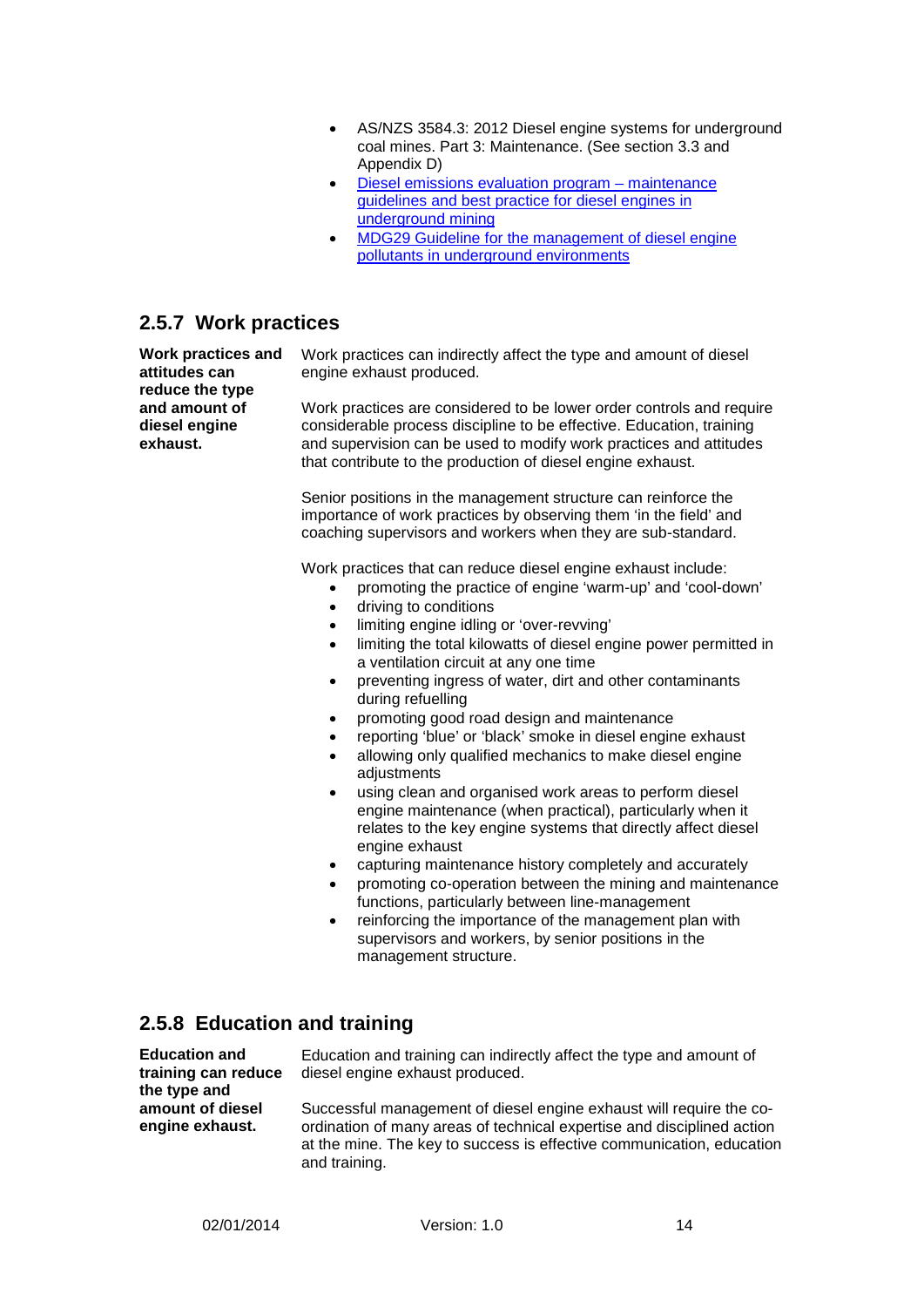Basic education must be provided to all workers who may be exposed to diesel engine exhaust. Topics that should be covered include:

- description and nature of diesel engine exhaust
- health effects
- exposure limits
- sources and causes of emissions
- outcome of risk analysis and evaluation for the operation
- outline of the risk management plan including goals and the role of supervision and workers
- controls used to manage diesel engine exhaust
- risk monitoring activities
- process for reporting substandard practices and conditions to control owners.

Training and competency requirements for supervision, workers, and risk and control owners must be developed and documented. This should include requirements to have a more detailed understanding of diesel engine exhaust, the risk controls relevant to their work and the ability to recognise substandard conditions or practices relevant to diesel engine exhaust.

#### **2.5.9 Respiratory protection**

**Respiratory Protection when properly selected, fitted and used can provide some protection to people from diesel engine exhaust.**

Personal protective equipment (PPE) does not alter the type or amount of diesel engine exhaust produced.

PPE is the lowest order control in the hierarchy of control and relies heavily on worker compliance and enforcement by supervision to be effective. Failure to wear suitable, correctly fitted PPE, when required can result in a worker being directly exposed to a hazard.

It is recommended that the use of respiratory protective equipment (RPE) to prevent exposure to diesel engine exhaust is only used as a temporary or interim control. Every effort should be made to reduce diesel engine exhaust to levels that do not require the mandatory use of respiratory protection.

Because diesel engine exhaust particles are so small careful consideration should be given to the selection of RPE, particularly air purifying respiratory protection (Standard Australia 2009b). Recent research has found that the filter efficiency of FFP2 and FFP3 dust masks is lower for submicron diesel engine exhaust (Penconek et al 2012).

Further guidance about the selection, use and maintenance of respiratory protection is provided in AS/NZS 1715: 2009 Selection, use and maintenance of respiratory protective equipment.

### <span id="page-19-0"></span>*2.6 Risk monitoring*

**Risk monitoring is the process of ensuring risk controls are** 

Risk monitoring is the process of monitoring and reviewing all parts of the risk management process and can be a periodic or unplanned activity (Standards Australia 2009a).

The site senior executive (SSE) must ensure that the mine and local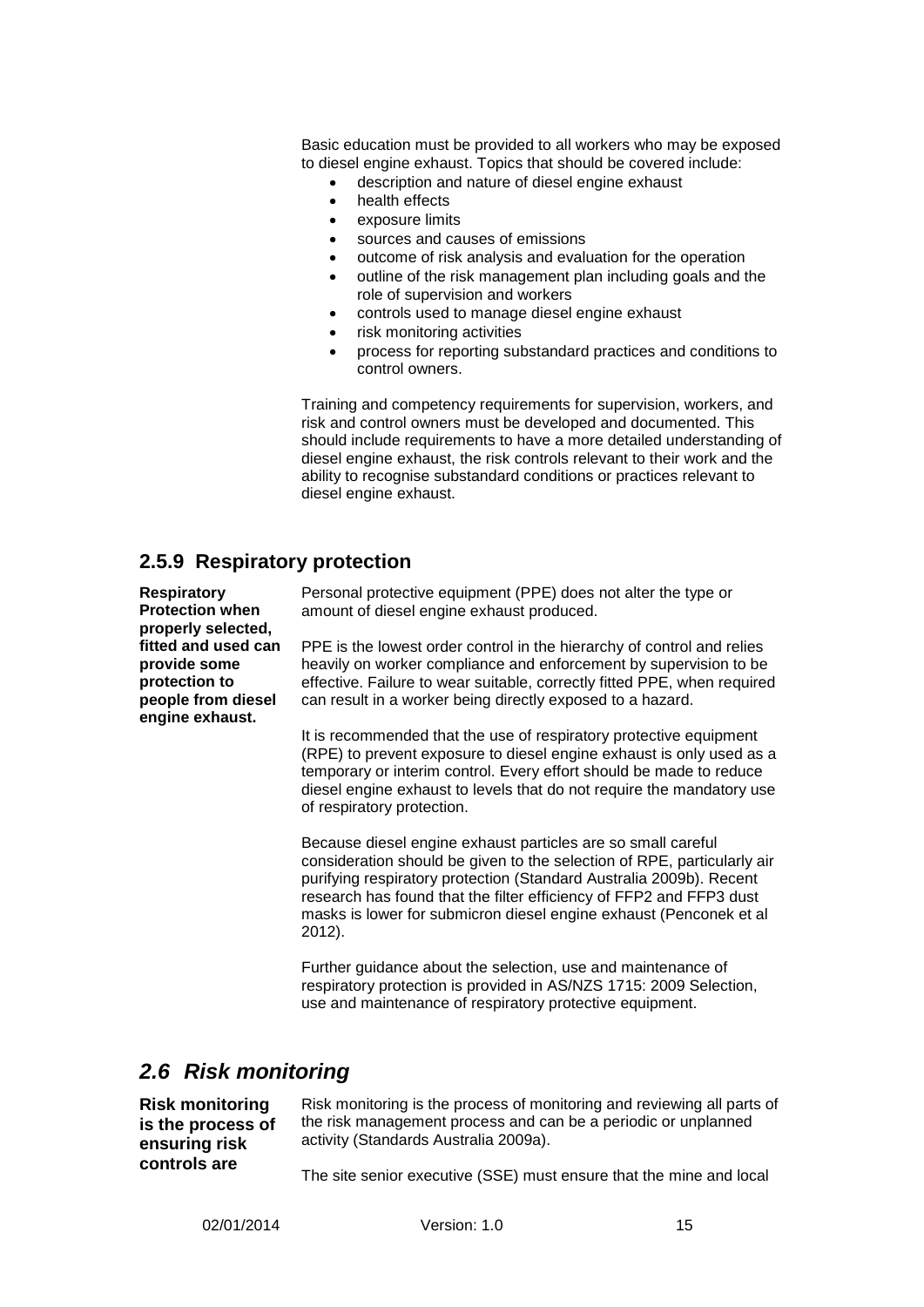**effective; gathering further information to improve risk analysis; and indentifying changes in the risk management context and emerging risks.**

environment is monitored throughout the lifecycle of operations at the mine and when changes occur that can affect the level of risk at the mine.

Persons with an obligation under the Act to manage risk at a mine must monitor risk in the person's own work and activities at the mine.

The aims of risk monitoring are to:

- review progress with the implementation of controls
- ensure controls are working as designed;
- incorporate new research, trends or industry data into risk management processes
- obtain additional information to improve the risk analysis process
- review whether the risk management context and risk management processes are based on 'best available information', including emerging risks, advances in technology, new research, or industry trends.

#### **2.6.1 Risk communication**

**All persons have an obligation to pass on information to other persons so they can do their job and to also ensure that other persons are not exposed to an unacceptable level of risk.**

All persons have a general obligation to pass on information to other persons with an obligation under the Act to manage risk at a mine.

The SSE must also ensure there is a formal opportunity to pass on information for adequate planning and control of operations in relation to any incidents that have occurred and the level of hazards present in the mine's work environment.

For example, accurate information about the status of the diesel equipment fleet's 'diesel exhaust signature' can be used when planning/scheduling production activity in a specific mine ventilation circuit. This may include co-ordinating the transfer of information between the maintenance representative and the mine operations and mine engineering and ventilation representatives at the weekly mine planning meeting.

#### **2.6.2 Health surveillance**

**Health surveillance is a type of risk monitoring that can be used to detect the effects of exposure to a person from a hazard.**

Health surveillance is a risk monitoring activity used to assess that controls are working as designed or to identify trends and emerging risks to workers' health. Respiratory health surveillance should be considered for workers who are exposed to diesel engine exhaust.

It is recommended workers' exposure monitoring results be discussed with an experienced medical practitioner to determine if a health surveillance program is appropriate.

#### **2.6.3 Monitoring workers' exposure**

**Air monitoring must meet certain requirements for it to be valid.**

Air monitoring is required to be performed when a hazard such as diesel engine exhaust has the potential to exceed exposure limits; or the level of risk from the hazard may vary.

Where air samples are used to estimate workers' or SEG exposure for comparison with an exposure limit, the monitoring must be collected in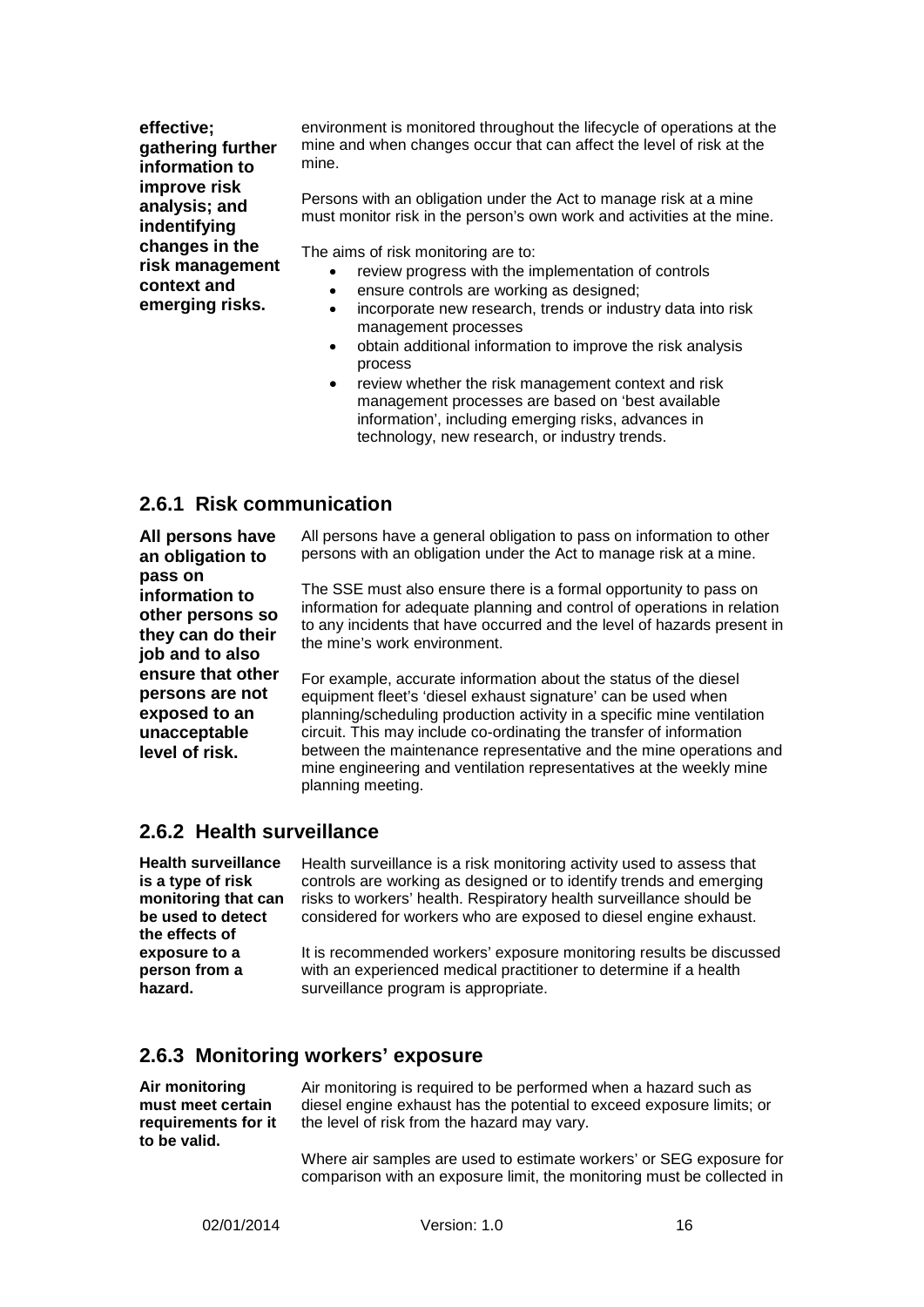the breathing zone of the person and unless otherwise stated, must be sampled and analysed using a relevant Australian or National Standard for monitoring and analysis.

Air samples collected at 'fixed' or 'static' locations in the working environment cannot provide personal exposure information and should never be used to demonstrate compliance with an exposure limit. 'Pre-control' and 'post-control' static air samples may be useful particularly when a control is being established or a control has the capability of being adjusted within its design parameters to increase its effectiveness or efficiency. However, real-time or direct sampling of air contaminants may be a better option when assessing or adjusting controls.

The approach to implementing an air monitoring program must be established by an appropriately qualified person, such as an occupational hygienist.

Exposure assessment requires a sound understanding of the:

- work environment
- workforce
- work processes and equipment
- nature of the hazard
- establishment of a SEG
- strategies for assessing exposure
- methods of sampling and analysis
- relevant statistical techniques, and
- interpretation of results.

The air monitoring program should be documented and state the exposure assessment goals and strategy. The program should be incorporated into the diesel engine exhaust management plan.

Further guidance about how to establish an air monitoring program is provided in the following references.

- *Simplified monitoring strategies: A guidebook on how to apply NOHSC's exposure standards for atmospheric contaminants in the occupational environment to Australian hazardous substance legislation (Grantham D, 2001).*
- *A strategy for assessing and managing occupational exposures (Ignacio J, & Bullock W, 2006).*

**An air monitoring program can be used to assess if a workers' exposure to diesel engine exhaust is at an acceptable level.**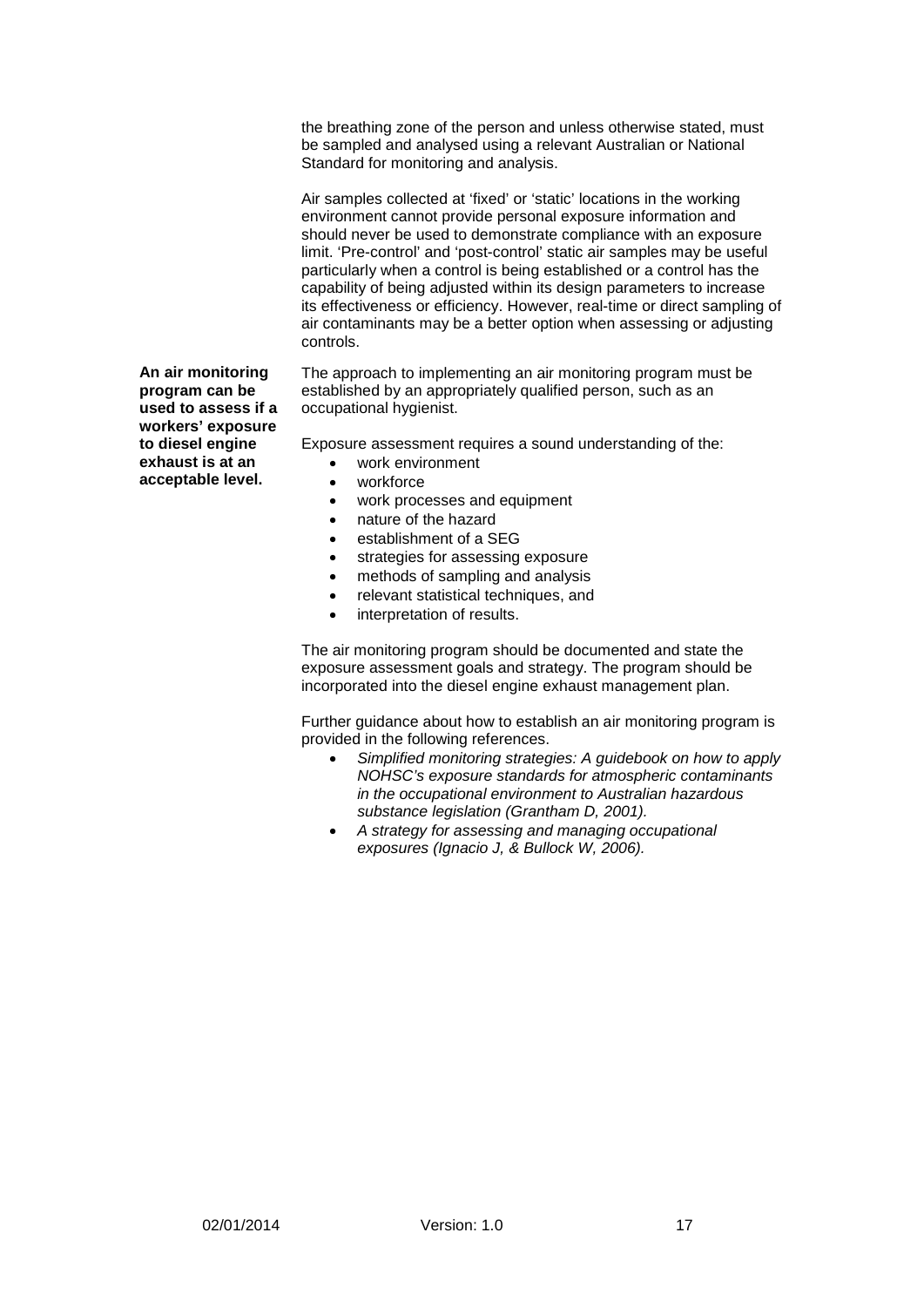**Changes to plant, processes or substances and the results of previous diesel engine exhaust exposure assessments can be used to determine how often worker exposure should be reassessed.**

Reassessment of worker exposure is required throughout the lifecycle of operations at a mine and when changes occur that can significantly alter the level of risk at a mine. Change management practices and procedures should require reassessment of worker exposure when there has been change to plant, processes or substances at the mine.

Management of change is not the only reason to conduct risk monitoring. Reassessment of worker exposure can also be used to verify the effectiveness of newly implemented risk controls and also to detect subtle deterioration of these risk reduction measures over time.

The frequency and purpose of reassessment required for each SEG should be determined by an appropriately qualified person. However, due to the expense and time required, exposure reassessment should not be conducted for its own sake.

Methods for determining the frequency of reassessment propose that the frequency of exposure assessment should be determined by the results of previous monitoring. In some cases monitoring may be infrequent or not recommended. For example, one method recommends that where the previous average exposure of the SEG is very low, for example, <10 per cent of the exposure standard, reassessment is not warranted, unless a significant change occurs. Similarly, where the average SEG exposure is many times higher than the exposure standard, reassessment is not justified until risk reduction measures have been implemented. It should be noted, however, where SEG exposure is many times higher than the exposure standard some form of risk monitoring may still be required to determine if the protection factor of respiratory protective equipment continues to remain adequate for the level of exposure.

Further guidance about how to establish the frequency of risk monitoring and exposure reassessment is provided in the following references.

- *Simplified monitoring strategies: A guidebook on how to apply NOHSC's exposure standards for atmospheric contaminants in the occupational environment to Australian hazardous substance legislation (Grantham D, 2001).*
- *A strategy for assessing and managing occupational exposures (Ignacio J, & Bullock W, 2006).*

# <span id="page-22-0"></span>**3 Diesel engine exhaust management plan**

**Where diesel engine exhaust is a hazard at a mine, a diesel engine exhaust management plan should be developed and documented in consultation with mine workers.**

It is recommended a documented and auditable hazard management plan is established if it is identified that diesel powered plant or equipment are present or likely to be present in an underground mine; or diesel engine exhaust can accumulate in an enclosed or partially enclosed place at a mine where workers may be exposed.

The management plan should:

- align with the goals and objectives of the mine's safety and health policy and management system;
- be established in consultation with mine workers and the mine's risk management practices and procedures;
- address all relevant operations at the mine; and
- be integrated and compatible with the mine's safety and health management system.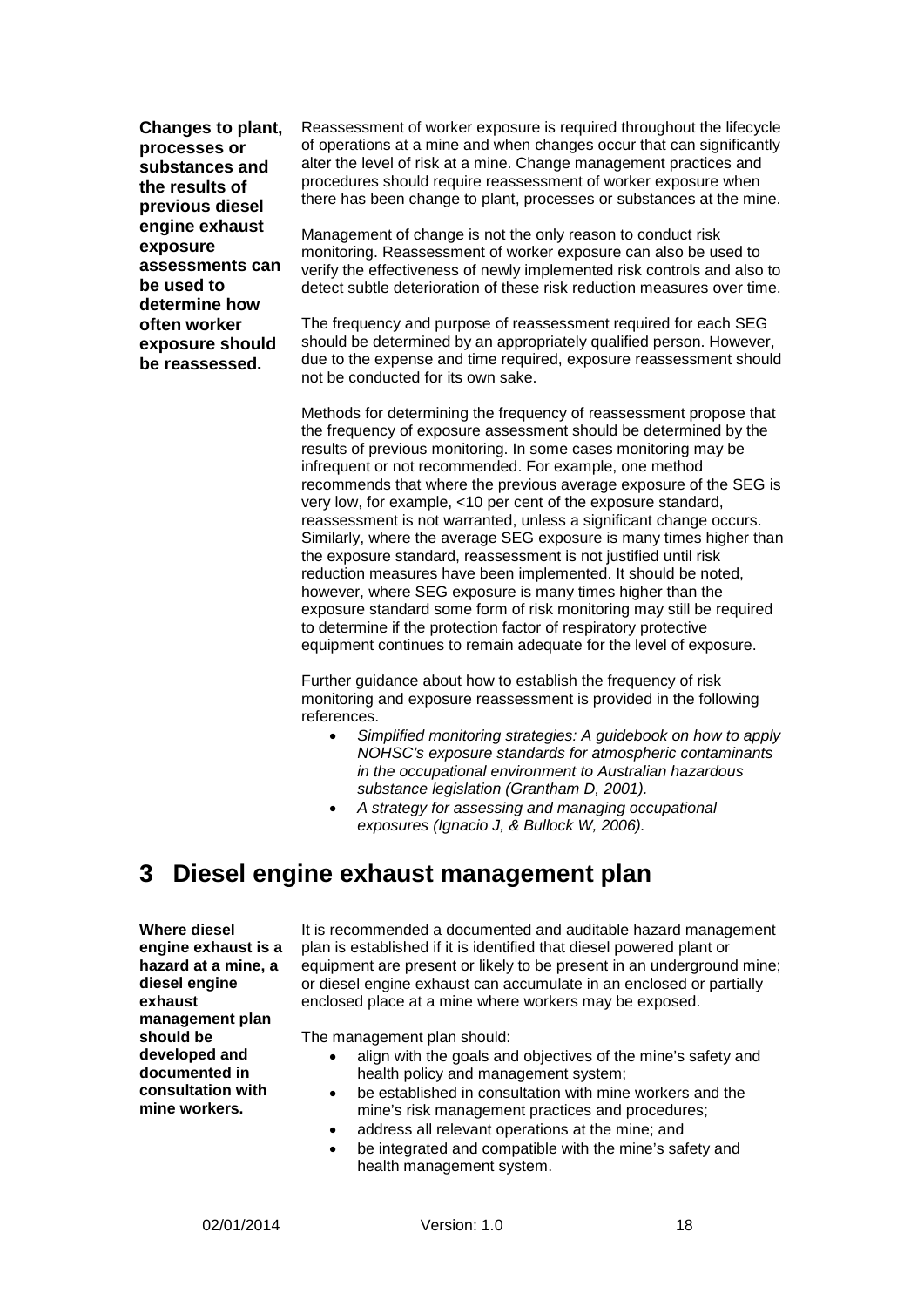**To be effective, the diesel engine exhaust management plan should cover some minimum requirements such as the scope of the plan, the aim of the plan, responsibilities for** 

**the plan and outline the risk management process.**

The purpose of a management plan is to consolidate information about the hazard, document controls and to provide references to existing elements of the mine's safety and health management system.

The diesel engine exhaust management plan should include or make reference to the following minimum requirements:

- facility description, that describes the source and magnitude of the hazard
- objectives, targets and performance indicators, including achievement timeframes
- statement designating responsibility for achievement of objectives and targets referenced to the mine's management structure
- demonstrated access to competencies in:
	- $\circ$  workers' exposure monitoring and analysis  $\circ$  ventilation planning and design
		- ventilation planning and design
	- o diesel engine exhaust emissions monitoring
	- o diesel engine maintenance<br>o health surveillance
	- health surveillance
- risk identification and analysis outcomes
	- risk reduction controls to limit worker's exposure including:
		- o diesel engine and exhaust treatment technology<br>o ventilation
			-
			- o ventilation<br>o diesel eng diesel engine maintenance strategy
			- o mine planning and other operational practices
			- o induction, education and training requirements
			- o using PPE
- risk monitoring requirements including:
	- o mine ventilation
	- o worker's exposure
	- $\circ$  diesel engine exhaust (raw and undiluted)<br> $\circ$  fuel quality
	- o fuel quality<br>o health surv
	- health surveillance
- record keeping requirements
- process for communicating and reporting sub-standard practices/conditions; and the occurrence of incidents or ill health
- provision for periodic review and improvement of the plan.

**The effectiveness of the diesel engine exhaust management plan must be reviewed and audited by the Operator of the mine.**

The operator of the mine is required to review and audit the effectiveness of the Mine's Safety and Health Management System including subsystems such as the diesel engine exhaust management plan to ensure risk to persons from operations is at an acceptable level.

Further guidance about how to review the effectiveness of the diesel engine exhaust management system is provided in the following reference.

• Guidance Note QGN09 – [Reviewing the effectiveness of](http://mines.industry.qld.gov.au/assets/mines-safety-health/qld_guidance_note9.pdf)  [safety and health management systems](http://mines.industry.qld.gov.au/assets/mines-safety-health/qld_guidance_note9.pdf)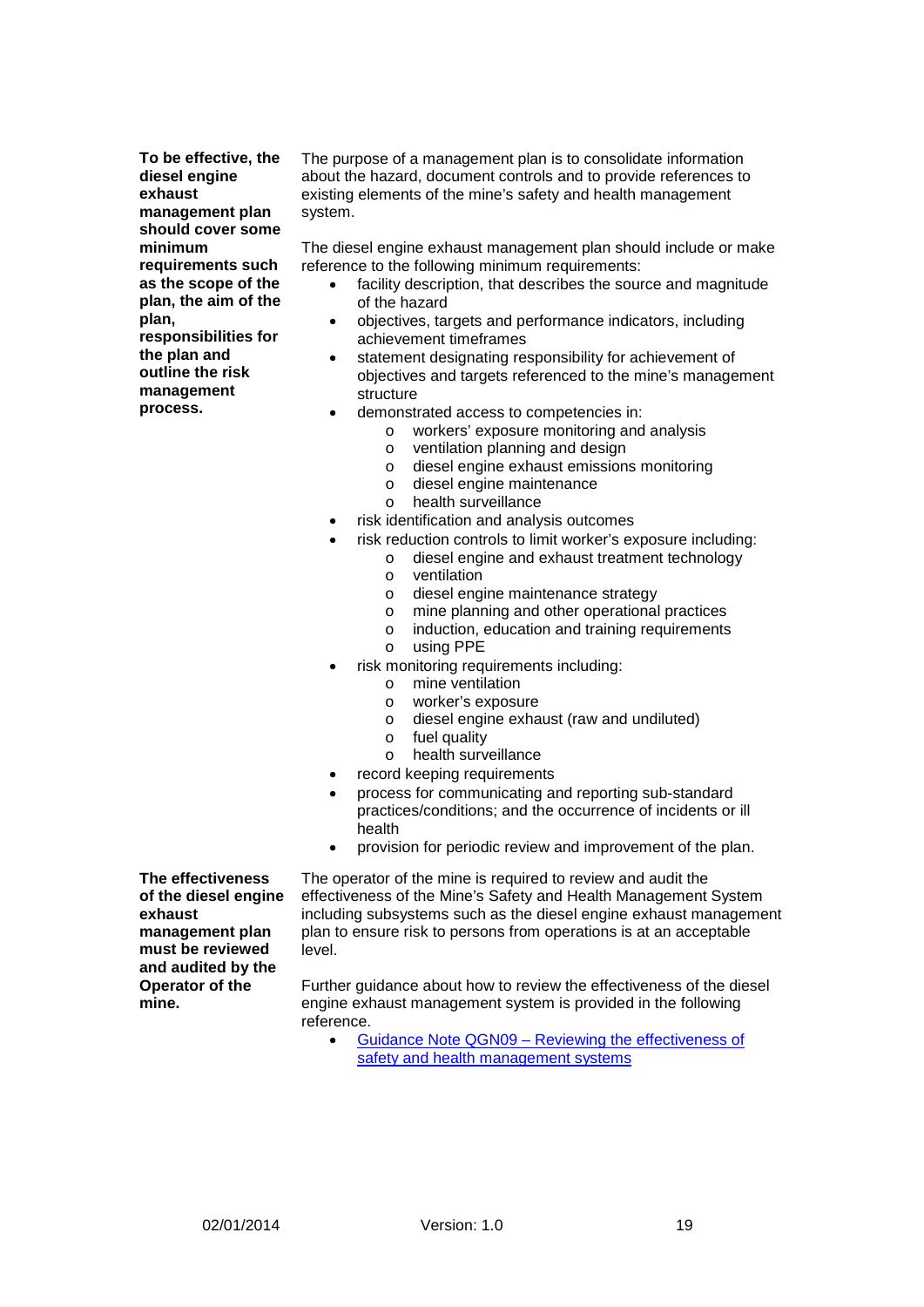# <span id="page-24-0"></span>**4 References**

Australian Institute of Occupational Hygienists, 2013, AIOH position paper - Diesel particulate and occupational health issues, AIOH, Victoria

Australian Government, 2009, Fuel standard (automotive diesel) determination 2001, Office of Legislative Drafting and Publishing, Australian Capital Territory.

Australian Government, 2009, Fuel standard (biodiesel) determination 2001, Office of Legislative Drafting and Publishing, Australian Capital Territory.

Australian Radiation Protection and Nuclear Safety Agency, 2005, Code of practice & safety guide: Radiation protection and radioactive waster management in mining and mineral processing, Radiation protection series No. 9, Commonwealth of Australia, Australian Capital Territory.

Bugarski A, Janisko S, Cauda E, Noll J, & Mischler S, 2011, NIOSH Report of Investigation 9687 - Diesel aerosols and gases in underground mines: Guide to exposure assessment and control, National Institute for Occupational Safety and Health, DHHS Publication No. 2012- 101.

Davies B, 2004, The control of diesel particulates in underground coal mines, Victoria University of Technology, Victoria.

Davies B, 2011, Diesel particulate – where are we? - cited 31/01/2013 http://www.resources.nsw.gov.au/ data/assets/pdf file/0017/412226/Diesel-Particulate-Brian-Davies.pdf.

Firth I, van Zanten D, & Tiernan G, 2006, Simplified occupational hygiene risk management strategies: A guidebook for use in the Australian work environment, on how to meet Australian Safety and Compensation Council's requirements for employers to identify, assess and control risks arising from workplace exposures, AIOH, Victoria.

Grantham D, 2001, Simplified monitoring strategies: A guidebook on how to apply NOHSC's exposure standards for atmospheric contaminants in the occupational environment to Australian hazardous substance legislation AIOH, Victoria.

Ignacio J, & Bullock W, 2006, A strategy for assessing and managing occupational exposures, 3rd edition, AIHA, Virginia.

International Agency for Research on Cancer, 1998, IARC monographs on the evaluation of carcinogenic risks to humans – Diesel and gasoline engine exhausts and nitroarenes, World Health Organisation, vol. 46, pp.41-46.

International Agency for Research on Cancer, 2012a, Carcinogenicity of diesel-engine and gasoline-engine exhausts and some nitroarenes, cited 08/02/2013 <www.thelancet.com/oncology Vol 13 July 2012>.

International Agency for Research on Cancer, 2012b, IARC: Diesel engine exhaust carcinogenic, World Health Organisation, Press Release No. 213.

National Institute of Occupational Safety and Health, 2003, NIOSH Method 5040 Diesel particulate matter (as elemental carbon), Centers for Diease Control and Prevention, fourth edition.

NSW Department of Primary Industries, 2008, MDG29 Guideline for the management of diesel engine pollutants in underground environments, Mine Safety Operations Division, April, 2008.